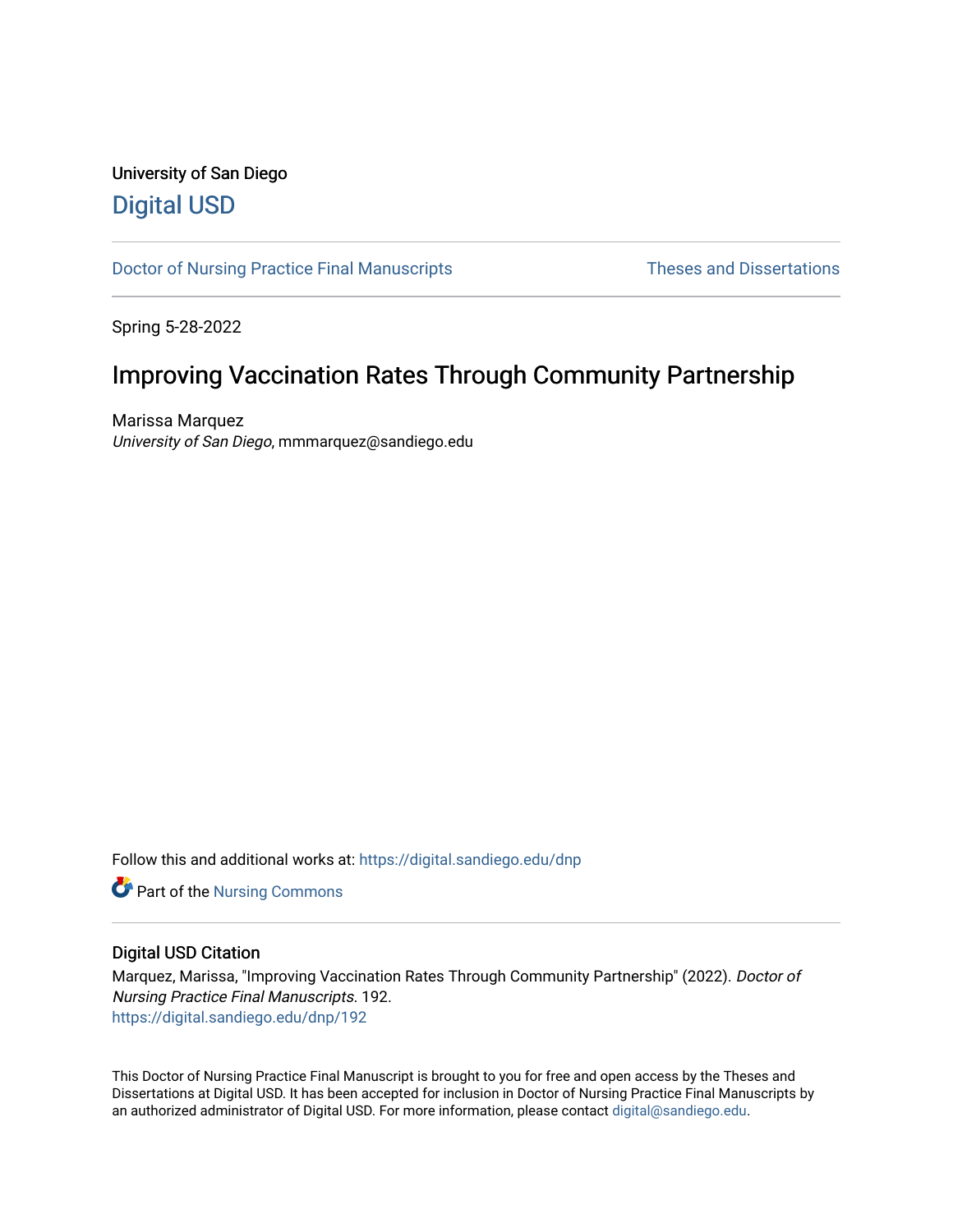## Improving Vaccination Rates Through Community Partnership

By

Marissa Manipud Marquez

Doctor of Nursing Practice Family Nurse Practitioner

University of San Diego

San Diego, California

April 18, 2022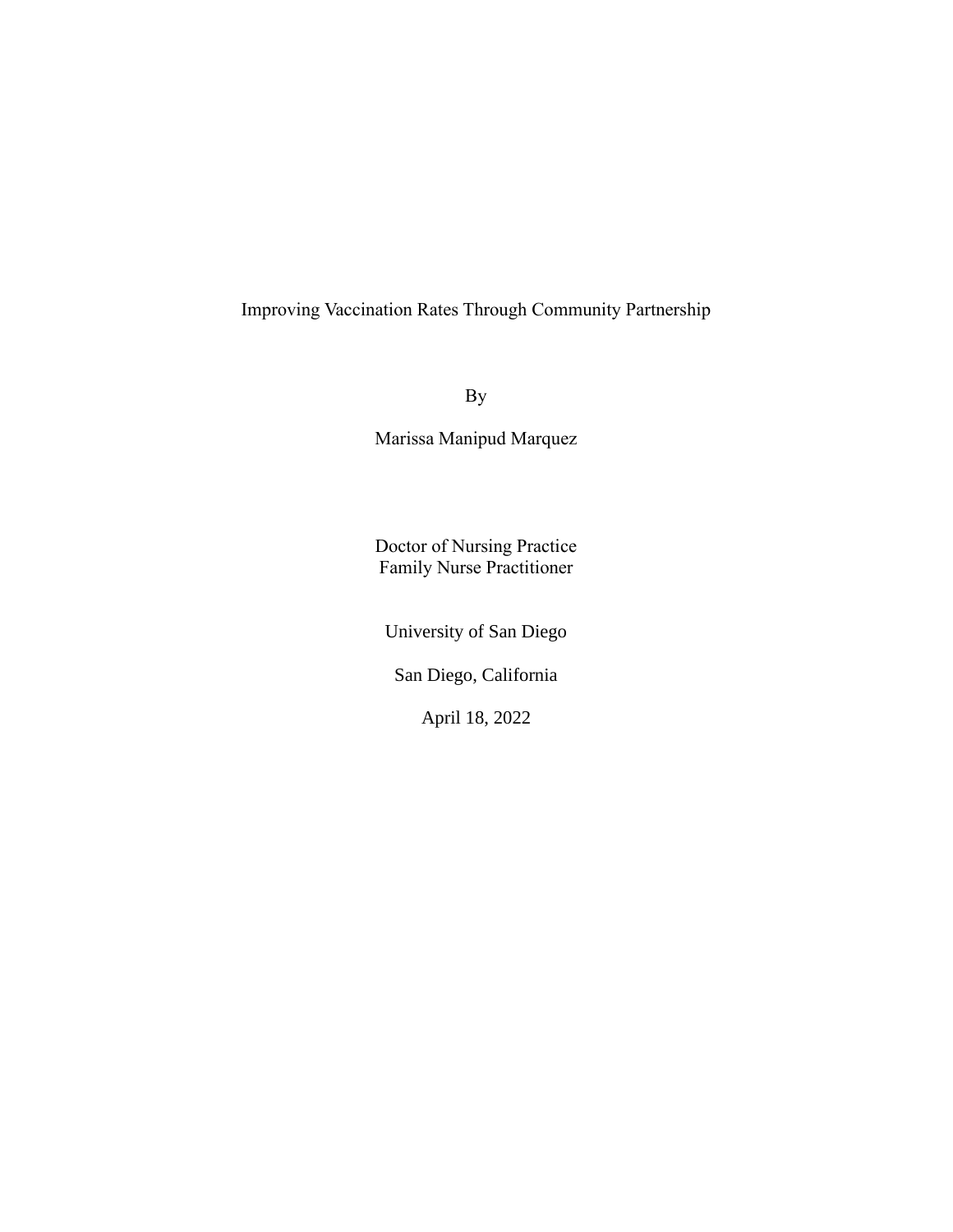**Acknowledgement:** I would like to thank my faculty mentors Jill Milton, MSN, FNP-C and Joseph Burkard, DNSc, CRNA, AACN for all of their assistance and hard work in making this project possible. I would also like to thank my friends and family for their support throughout this endeavor.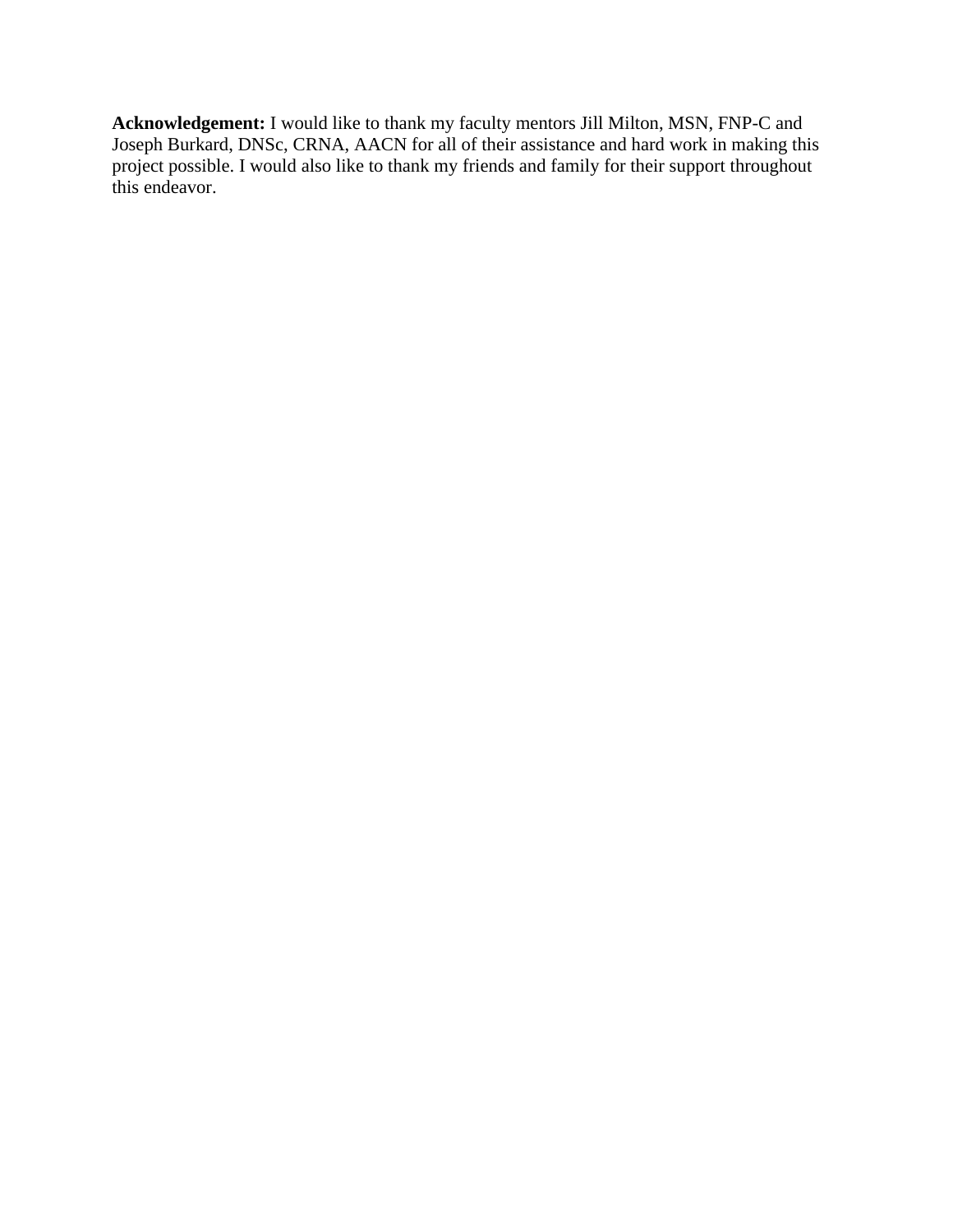# **Table of Contents**

# Page

| <b>Title Page</b> |
|-------------------|
|                   |
|                   |
|                   |
|                   |
|                   |
|                   |
|                   |
|                   |
|                   |
|                   |
|                   |
|                   |
|                   |
|                   |
|                   |
|                   |
|                   |
|                   |
|                   |
|                   |
|                   |
| .24               |
|                   |
|                   |
|                   |
|                   |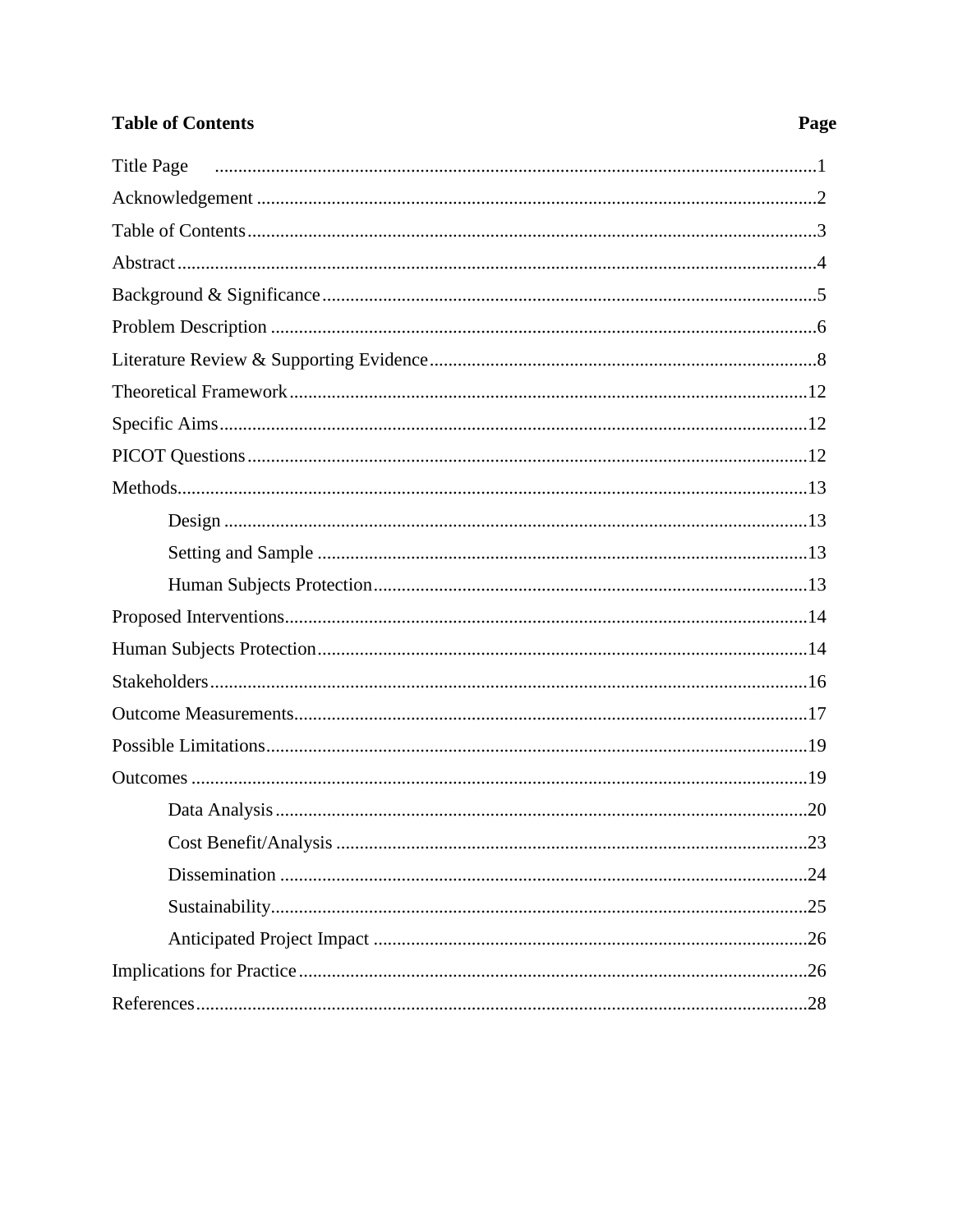#### **Abstract**

**Background & Significance**: Underimmunization among school-aged children is an ongoing challenge. Parents refuse vaccination because of lack of knowledge and poor access to immunization services. According to the current San Diego County, 2015 vaccination coverage statistics, compliance is only 80%. Approximately 42,000 adults and 300 children in the United States die each year from vaccine-preventative diseases. According to Mortality and Morbidity Weekly Report, San Diego County is below the Healthy People 2020 target rate of 90% and Elementary School in Southern California compliance rate is 80%. According to the Community Preventive Services Task Force, recommendation includes the provider or system-based interventions implemented in combination with the health care system-based interventions on the basis of strong effectiveness in increasing vaccination rates in targeted client populations. Based on their findings from 37 of the 64 included studies, the Task Force further recommends a combination of interventions that include the following: at least one intervention to increase client demand for vaccinations, such as [clinic-based client education](http://www.thecommunityguide.org/vaccines/clinicbasededucation.html) or the manual outreach and tracking.

#### **PICOT Question:**

*Population/Problem*: In an Elementary School in Southern California, kindergarteners with decreased immunization of Measles, Mumps and Rubella (MMR) vaccine as documented in previous year

*Intervention*- Does providing education to parents using a PowerPoint presentation, educational brochure and follow-up telephone call regarding importance of MMR vaccine *Comparison-* Compared to no education on importance of immunization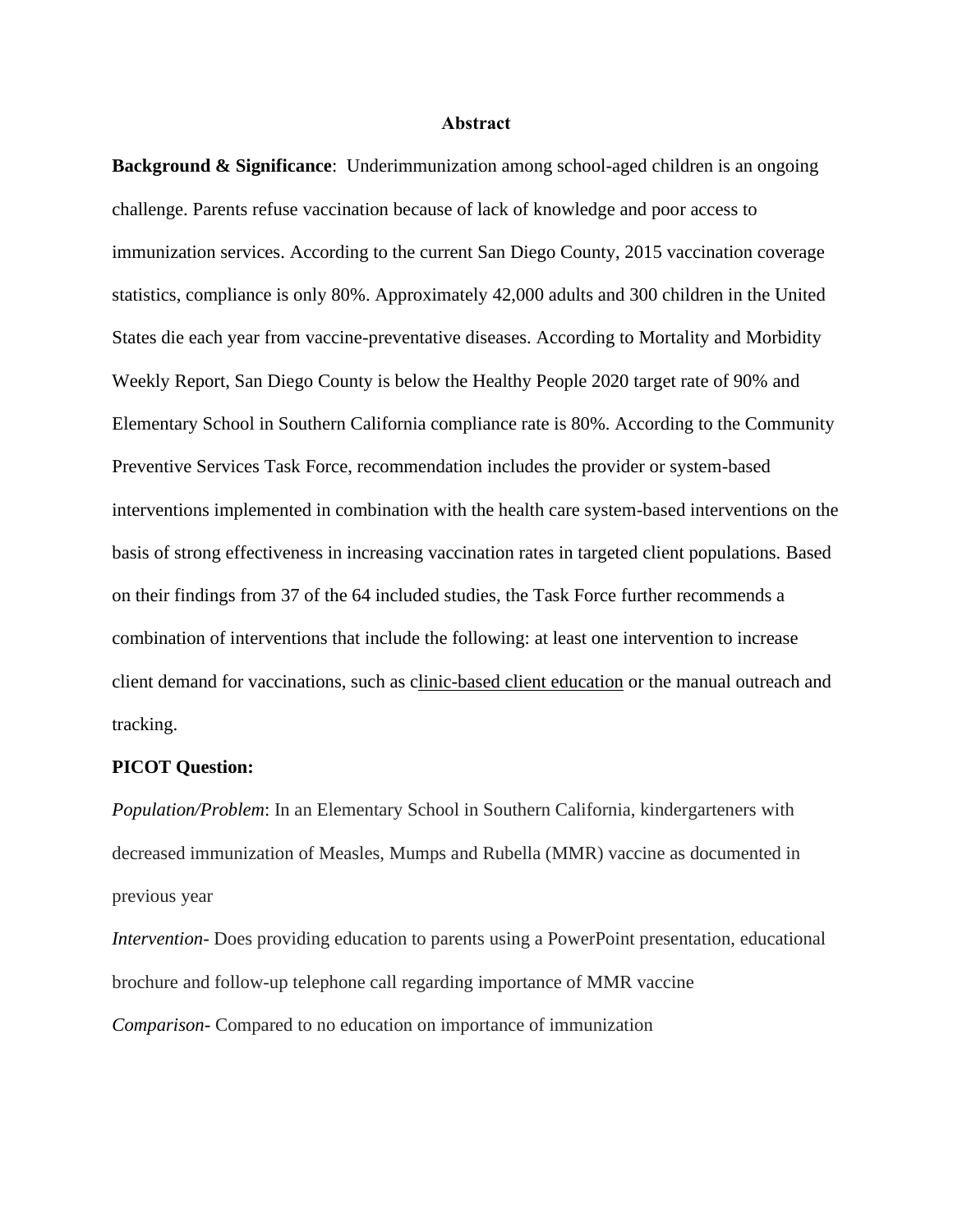*Outcome-* Result in increased number of MMR vaccine uptake rates and vaccine series completion rates among school age kindergartens

*Time-* Within 4 months

**Methods/Design:** A quality improvement project will be used as method of study with an intervention design comparing outcomes with no education on importance of immunization for the parents or guardians of the Southern California Elementary School Age Kindergartens. The Iowa model is an appropriate tool for this project primarily because of its well-organized, efficient implementation and multidisciplinary team approach to promote change in practice.

**Proposed Intervention**: A system-based intervention will be implemented with the health carebased intervention which includes client-based education and increasing client demands for a response to vaccination. An Immunization Information System (ISS) will be utilized to provide reliable evidence of effective vaccination tracking mechanism. Conduct initial survey using needs assessment and barriers. Provide vaccination education classes according to the results of the assessment, then, conduct vaccine audit review to verify the compliance rates.

**Expected Outcomes:** The outcomes showed an improvement in the vaccination uptake rates and vaccine series completion rates 95%. The results of the study showed that vaccination education is necessary to improve the knowledge of parents on the importance of vaccines. Community partnership is vital to increase public awareness in improving vaccination rates.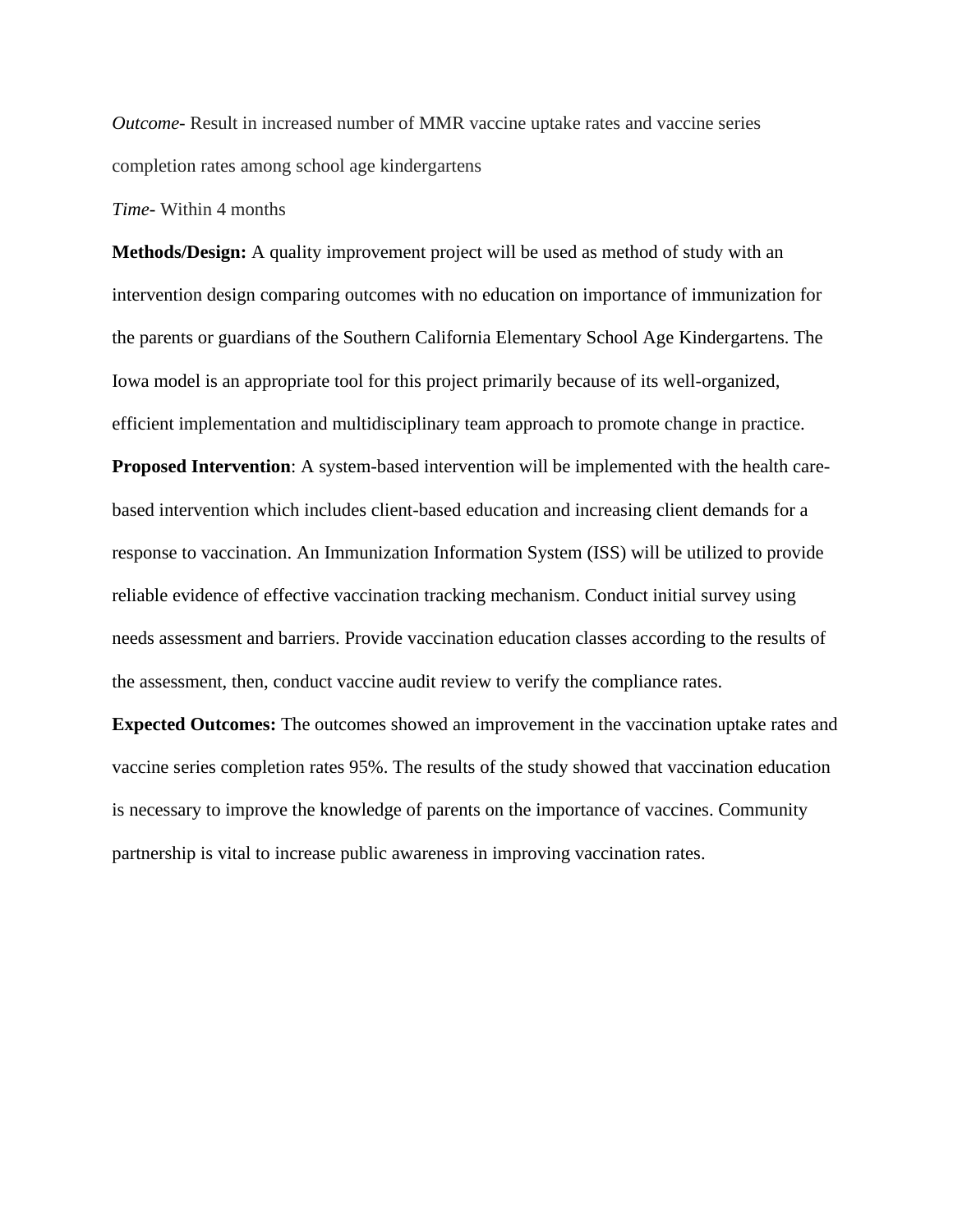#### Improving Vaccination Rates Through Community Partnership

#### **Background & Significance**

Vaccines remain one of the most useful tools available for the prevention of childhood and adult diseases. One of the most efficient medical interventions affecting children's health when coverage is adequate is the vaccination compliance. According to the Morbidity and Mortality Weekly Report (MMWR) (2021), for most vaccinations, coverage is high and remains similar to levels seen in the previous years. The MMWR for October 2021 found coverage for  $\geq$ 3 doses of poliovirus vaccine at 92.7%,  $\geq$ 3 doses of hepatitis B vaccine at 91.9%,  $\geq$ 1 dose of measles, mumps, and rubella vaccine at  $91.6\%$ , and  $\geq 1$  dose of varicella vaccine at  $90.9\%$ (Centers for Disease Control Prevention [CDC], 2021). The national goal is 90% coverage reached for ≥3 doses of Poliovirus vaccine, ≥1 dose of Measles, Mumps, and Rubella (MMR) vaccine, ≥3 doses of Hepatitis B vaccine, and ≥1 dose of Varicella vaccine (Centers for Disease Control and Prevention, 2021). Children with low-income level have less coverage for almost all of the vaccinations assessed, compared with the children living at or above the poverty level (Centers for Disease Control and Prevention [CDC], 2021).

For the Southern California Elementary School system, vaccination compliance has been a problem. Many children have not received all vaccination, and some are missing their required vaccination (M. Bajet, personal communication, February 10, 2016). According to the most recent data, for the school years 2018-2019, the percentage of fully vaccinated kindergartners in California stood at 43.2%; although this represented an increase from previous years, it is well below optimal levels (Xie & Willis, 2019). Irregular vaccination of children serves as vectors for disease transmission for this age group which is vulnerable to Vaccine Preventable Diseases (PVD) thus resulting in vaccination gap for school age children.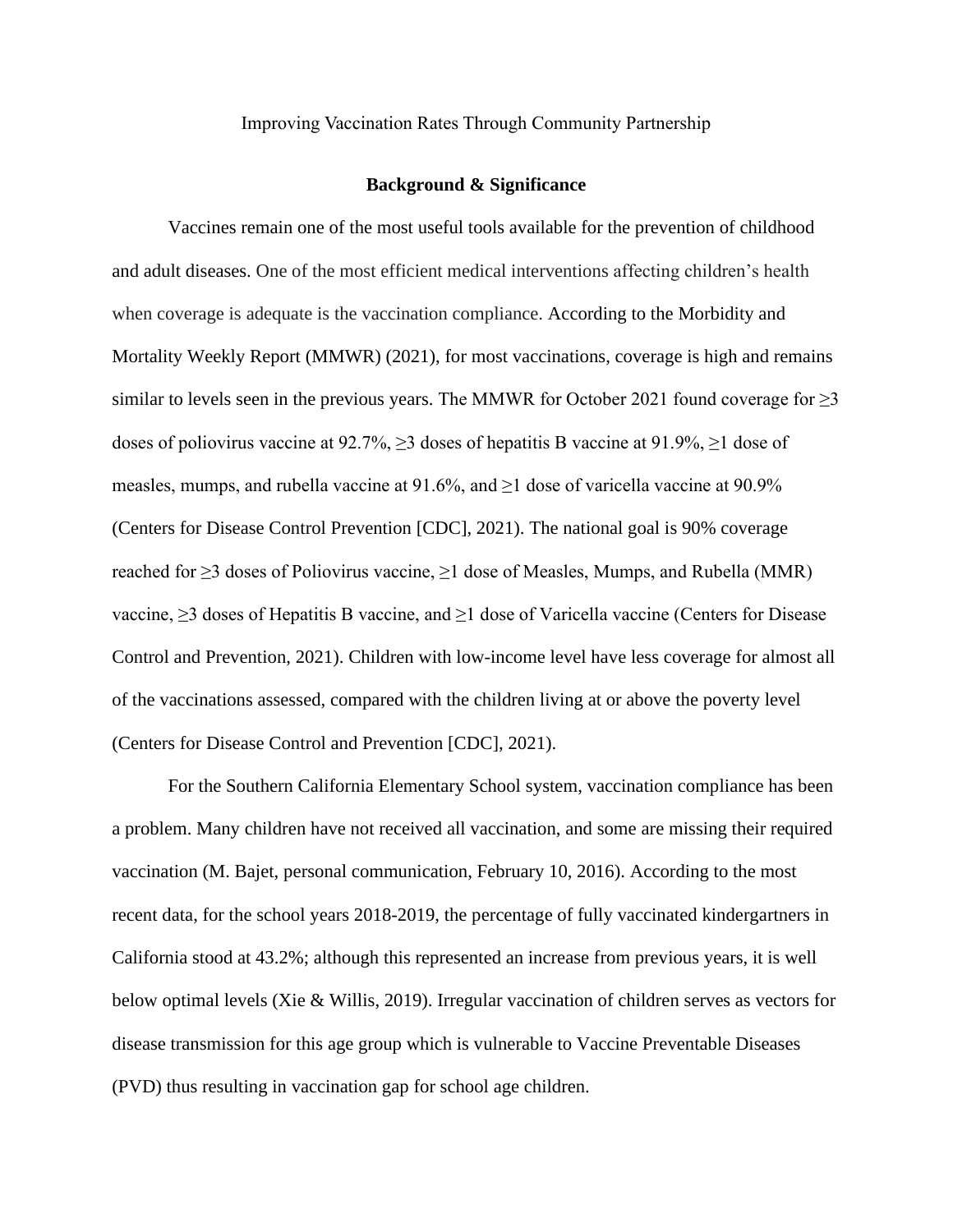#### **Problem Description**

The parents' refusal of the required or mandated vaccination program for the children is one of the biggest challenges today for a health care provider. Refusal to participate or to adhere to the vaccination program of their children will leave their children vulnerable to the disease itself, pose a threat to their family's wellbeing, and will also be a significant threat to other children and the entire community. Vaccination exemption law allows some exception from vaccination whether medical, religious belief and personal/conscientious belief (National Vaccine Information Center). Although the 2016 California Senate Bill 277 eliminated nonmedical exemptions from school entry requirements, MMR coverage in California increased by only 3.3% in the post-policy period, with medical exemptions correspondingly increasing (Nyathi et al., 2019). The vaccination exemption rates for kindergarteners are small for most states compared to infant vaccination rates, which are high nationally in a report published in the Morbidity and Mortality Weekly Report. Exemption levels remain low with a median level of 1.7 percent nationally for the school year 2014-2015 compared in Mississippi with state exemption levels ranged from as low as less than 0.1 percent to a high as 6.5 percent in Idaho (CDC, 2014).

A mandated and required annual vaccination of the nation's school children resulted to an enormous of reduction of reported cases of different diseases including Diphtheria, Polio, Pertussis, Measles, Mumps and Rubella that were once responsible for the death of hundreds of children yearly (Johnson, 2013). In the areas where once child immunization rates have fallen below standards is considered acceptable by public health authorities to maintain law and health safety against infection, cases of diseases such as Measles and Pertussis are on a rise (Johnson, 2013). There have been many outbreaks reported, which are associated with under-vaccination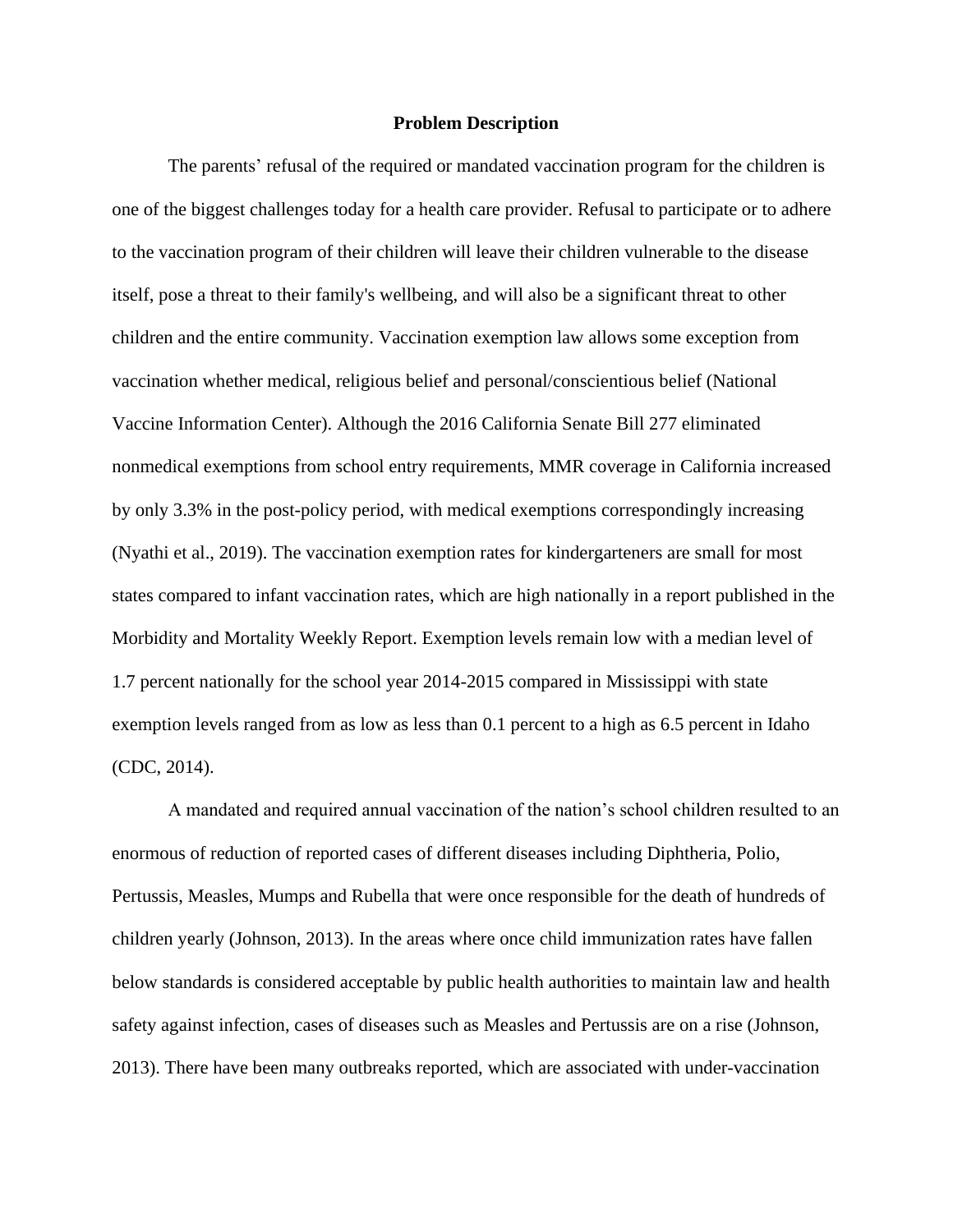and vaccination refusal such as measles and pertussis. As of February 11, 2015, an outbreak in a California theme park confirmed a total of 125 measles cases (CDC, 2015). In June 2019, the CDC reported 1,044 measles cases in 28 states, already setting the record at the time for highest annual case count since measles was declared eradicated from the US in 2000 (Quinn et al., 2020). Greater effort should be focused on the following: immunization education and promotion, assessment and tracking of vaccination status, referral of unvaccinated students to a school nurse or vaccination providers, provision of immunizations and use of immunization information systems, all of which will help increase vaccination compliance among parents and guardians.

Additional intervention includes the State Kindergarten Exemption Law and the State Vaccination Exemption Law, which will have a significant effect in reducing vaccine exemption. In California, on June 30, 2015, Governor Brown signed SB 277 stating that personal and religious belief exemptions will not be allowed unless a parent has filed a belief opposed statement to immunization before Jan 1, 2016 (National Vaccine Information Center). Proven strategies recommended in the Community Preventive Services Task Force, the Guide to Community Preventive Services should be implemented. Community Preventive Services Task Force (2016) is an essential resource for people who want to know what are accomplished by public health services. It provides policies and evidence-based interventions to improve health and promote personal and public safety (Bradford & Mandich, 2015).

#### **Literature Review & Supporting Evidence**

Systematic literature reviews to obtain evidence-based interventions on childhood vaccination was used. Among the 225 articles retrieved and reviewed, 28 articles included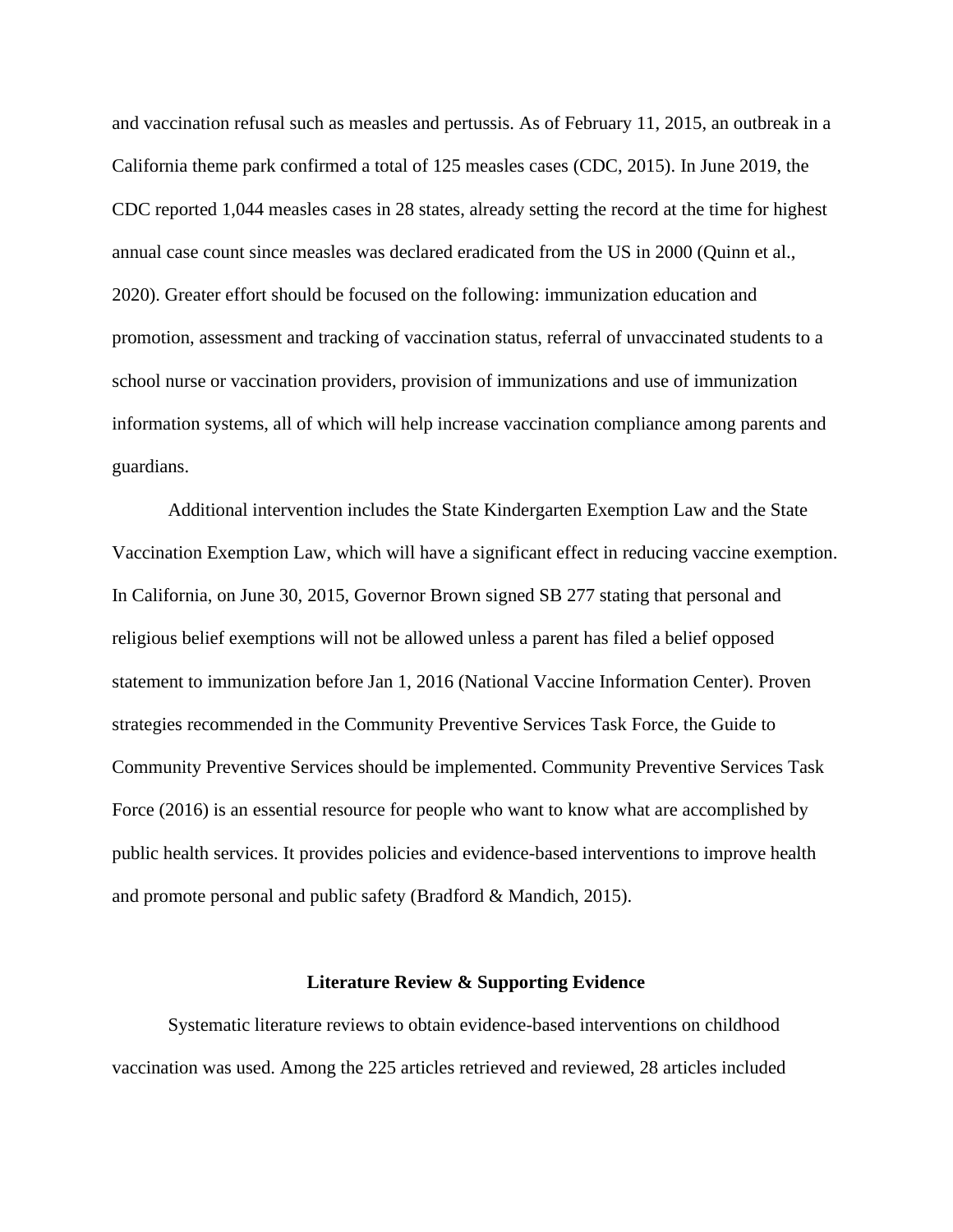pertinent information; of those, 15 reports were used in this paper. The keywords were vaccination, immunization rates, refusal, school age and promotional strategies. I searched the PubMed, CINALH Plus, Cochran library and the following websites and reports: World Health Organization, MWWR, CDC, San Diego County Public Health and the Community Preventive Services Task Force.

Multiple reasons were noted for refusing or delaying vaccinations found in the literature review which includes immediate short-term adverse effects such as pain, fever, current illness and the possibility of autism development and potential experience for long-term complications with negative results from vaccines. There is also the perception of non-child vaccination severity of the Vaccine Preventable Disease (VPD) that warrants non-control over the child's health decision; lack of awareness for published schedules or use of alternative vaccination schedule; concerns of vaccine weakness for the immune system: and the beliefs that there is minimal research and evidence-based guidelines supporting the effectiveness of vaccine. Increased parental hesitancy is associated with parent's decision to delay or refuse vaccinations for their child (Smith et al., 2011), (Level I). Consequently, the parents are less likely to believe that VPDs are an important health concern and more liable to have concerns about vaccine efficiency and safety which hinders the vaccination process for their child.

The following strategies are outlined to help increase the vaccination rates among schoolage children at Elementary School in Southern California. First, number of vaccinated children against the unvaccinated ones will first be identified; the reason for refusal; collect demographic information including ethnicity, language at home, and their socio-economic status. With the help of the information system staff, an immunization tracking system will be put in place to identify the unvaccinated and vaccinated school-age children. An assessment of the needs and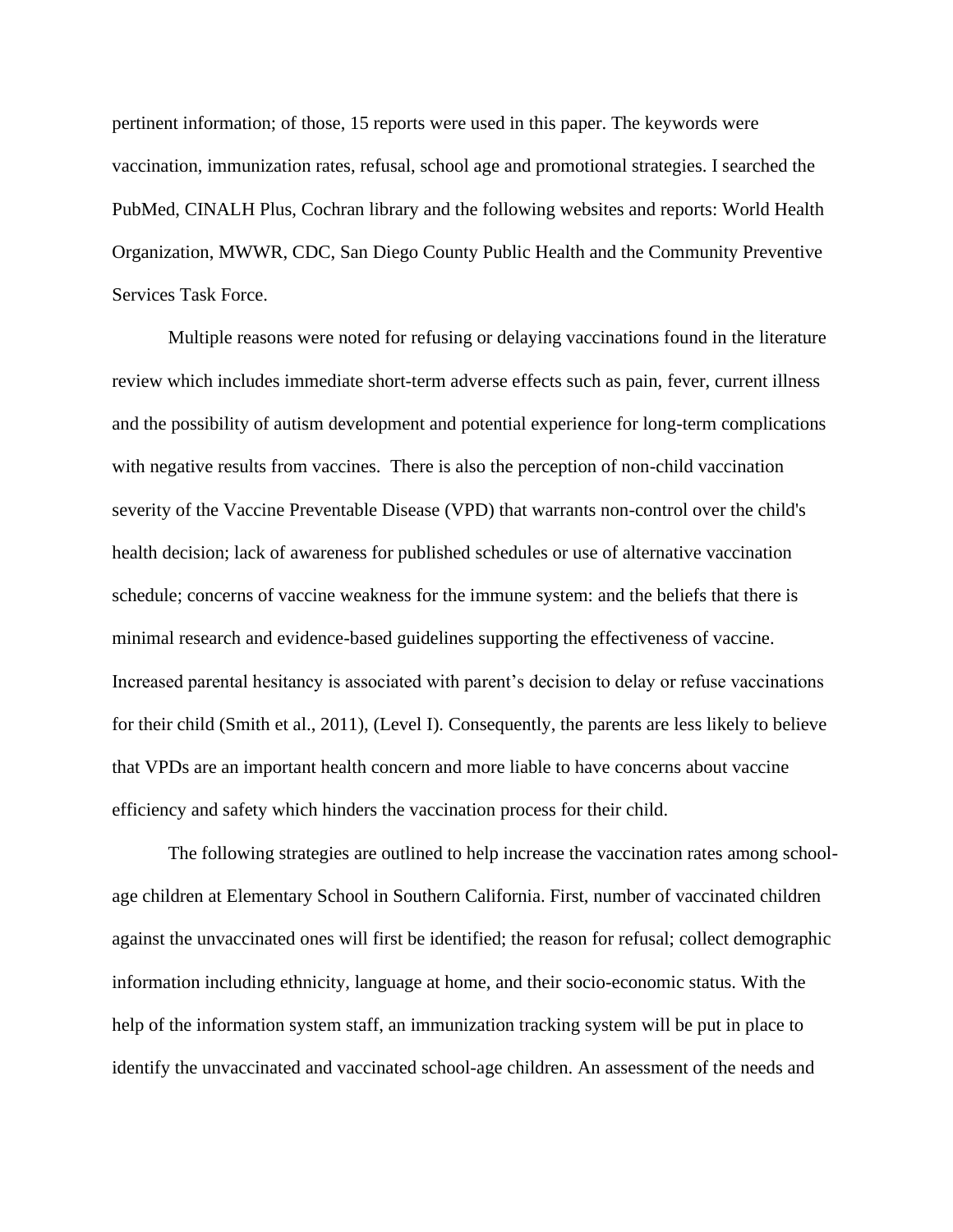barriers of the reason for the refusal of vaccination and the possibility of knowledge gap, and evaluate the medium of communication used at home as well as their access to health care which may be related to economic burden. A strong of coordination with the ancillary support personnel the follow-up telephone calls, scheduling education and training, tracking and updating data. A follow-up reminder log will be developed to document responses or feedbacks. An educational and training tools based on the results of the assessments such as PowerPoint, Posters, Flyers, and Brochures will be developed. The CDC patient education immunization guidelines and all applicable related resources will be incorporated in the program. Available time, space, equipment, and support personnel needed (translator) for the meeting will be coordinated with community partners (school principal, teachers and staff, and budgetary support).

According to the Community Preventive Services Task Force (2010), recommendations should include a provider or system-based intervention in combination with the health care system-based intervention. In addition, the task force further recommended a combination of interventions which would include client-based education with manual outreach and tracking, open access to health care, co-sharing of cost and home visitation, and prevention providers or system intervention, such as reminders, protocols, and feedback from the provider (Guide to Community Preventive Services, 2010).

Immunization Information System (IIS) provides reliable evidence of efficient and increasing vaccination rates according to Community Preventive Services Task Force (Level 1). The geographic, political areas are an active factor in this project by using the IIS, which is confidential, population-based computerized databases that record all immunization doses administered by providers in their specific geographical areas. Such geographic regions will be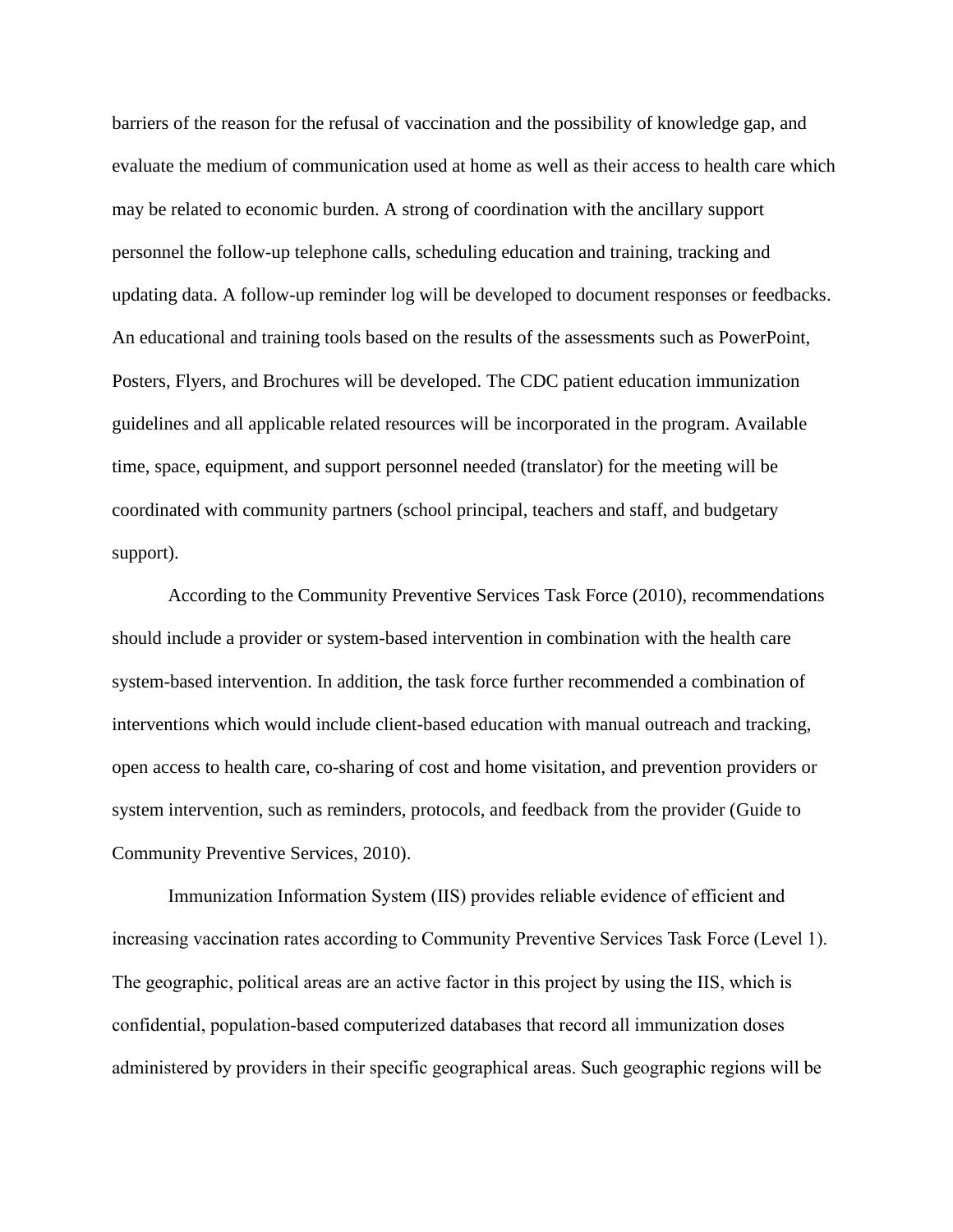involved in vaccination programs found in school or child care center. The Immunization Information System is a part of a multicomponent intervention which will help deliver on-site protection that improves the immunization rates for children and adults and is also a critical factor in achieving our goal to increase vaccination compliance.

A Community Preventive Services Task Force [recommends](http://www.thecommunityguide.org/about/categories.html) that the school and organized child care center located in a particular vaccination program demonstrates high, and adequate evidence in increased vaccination rate and decreased communicable disease rates associated with morbidity and mortality (Guide to Community Preventative Services, 2016). The Task Force indicated that schools and organized childhood centers located within vaccination program could have the most improve immunization rates among children and adolescent for new and expanded vaccines (Guide to Community Preventative Services, 2016). A meta-analysis study (Level 1) by Shefer et al., (1999) on school-based Hepatitis B program for adolescents utilized multiple components including teacher education, classroom lessons, written patient education materials, and peer and individual incentives.

Moreover, Kimmel, Burn, Wolfe, & Zimmerman, (2007) meta-analysis (Level 1) noted that the basis of indicating progress is through an active participation of the patient to receive the vaccine and update on their required immunizations as part of the medical provider's treatment plan. The Federal, State and local government programs such as Women, Infant, and Children (WIC), Cash Aid Program, and Child Health and Disability Prevention (CHDP) Programs have mandated immunization requirements for the low-income population particularly the pediatric age population. Compliance with these programs is critical to being able to continue the program. Participation and compliance rates significantly improved through parents' education and increase knowledge (Kimmel et al., 2007).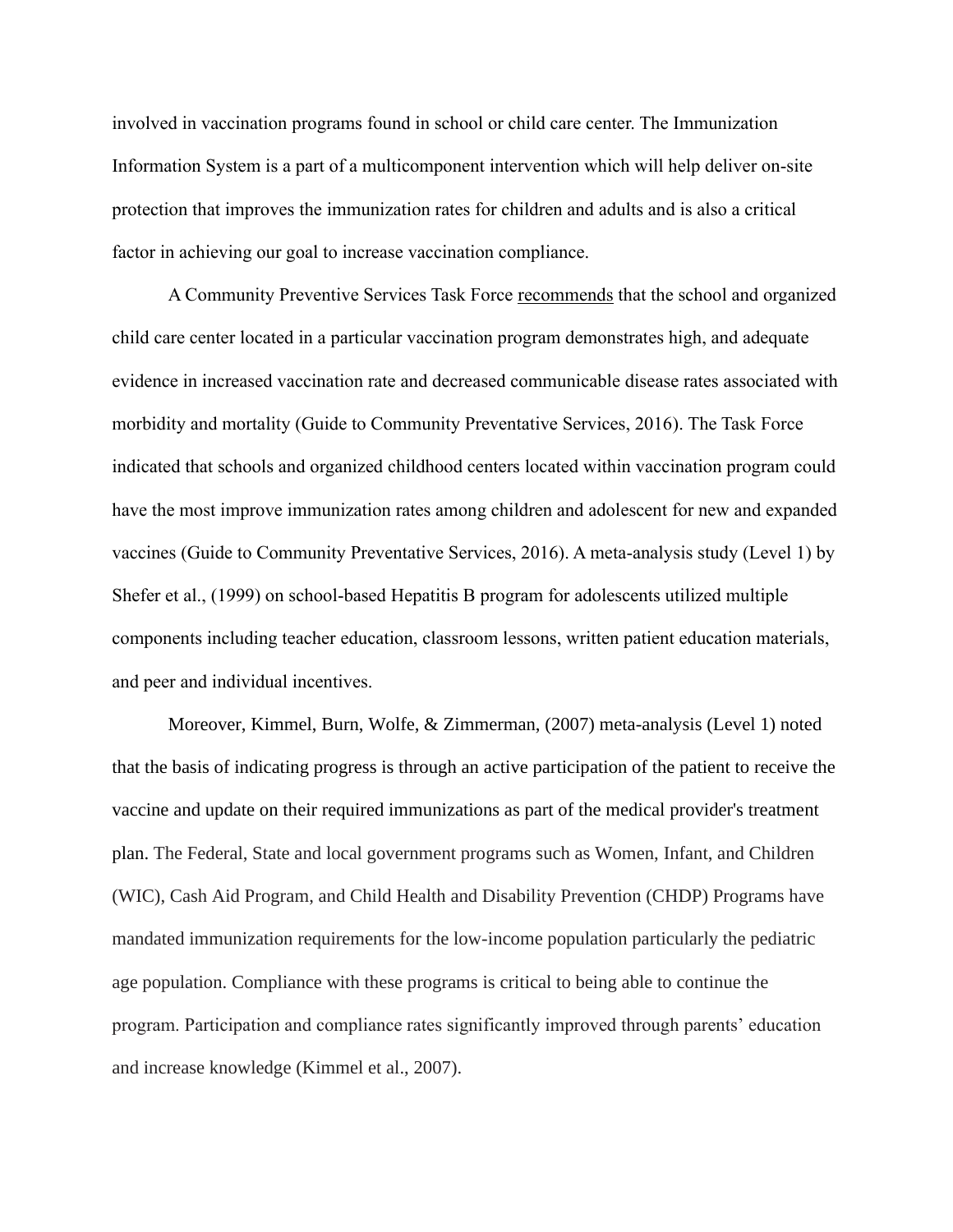#### **Theoretical Framework**

The Iowa model is the best practice model which can provide guidance in the implementation of this EBP project. Its primary purpose is to guide practitioners in the use of evidence to improve health care outcomes (Rycroft-Malone & Bucknall, 2010). Moreover, the Iowa model provides the practitioner a framework for knowledge transformation and guides implementation of research into clinical practice offering the most up-to-date evidence-based care to the patient within the clinical setting. Nurses with varying degrees of experience can quickly follow the Iowa model intuitive design as a logical flow and is easily understood. Moreover, I have chosen the Iowa model as an appropriate tool for my selected project primarily because of smooth implementation and multidisciplinary team approach to promote change.

### **Specific Aim**

The specific aim of this quality improvement project is to determine whether education using an education powerpoint presentation, educational brochure, and follow-up telephone call improve the MMR vaccine uptake rates and vaccine series completion rates among kindergarteners in an Elementary School in Southern California.

#### **PICOT Question**

The PICOT question for this quality improvement project is:

*Population/Problem*: In an Elementary School among Southern California kindergarteners, with decreased immunization of Measles, Mumps and Rubella (MMR) vaccine as documented in previous year

*Intervention:* Does providing education to parents using a PowerPoint presentation, educational brochure and follow-up telephone call regarding importance of MMR vaccine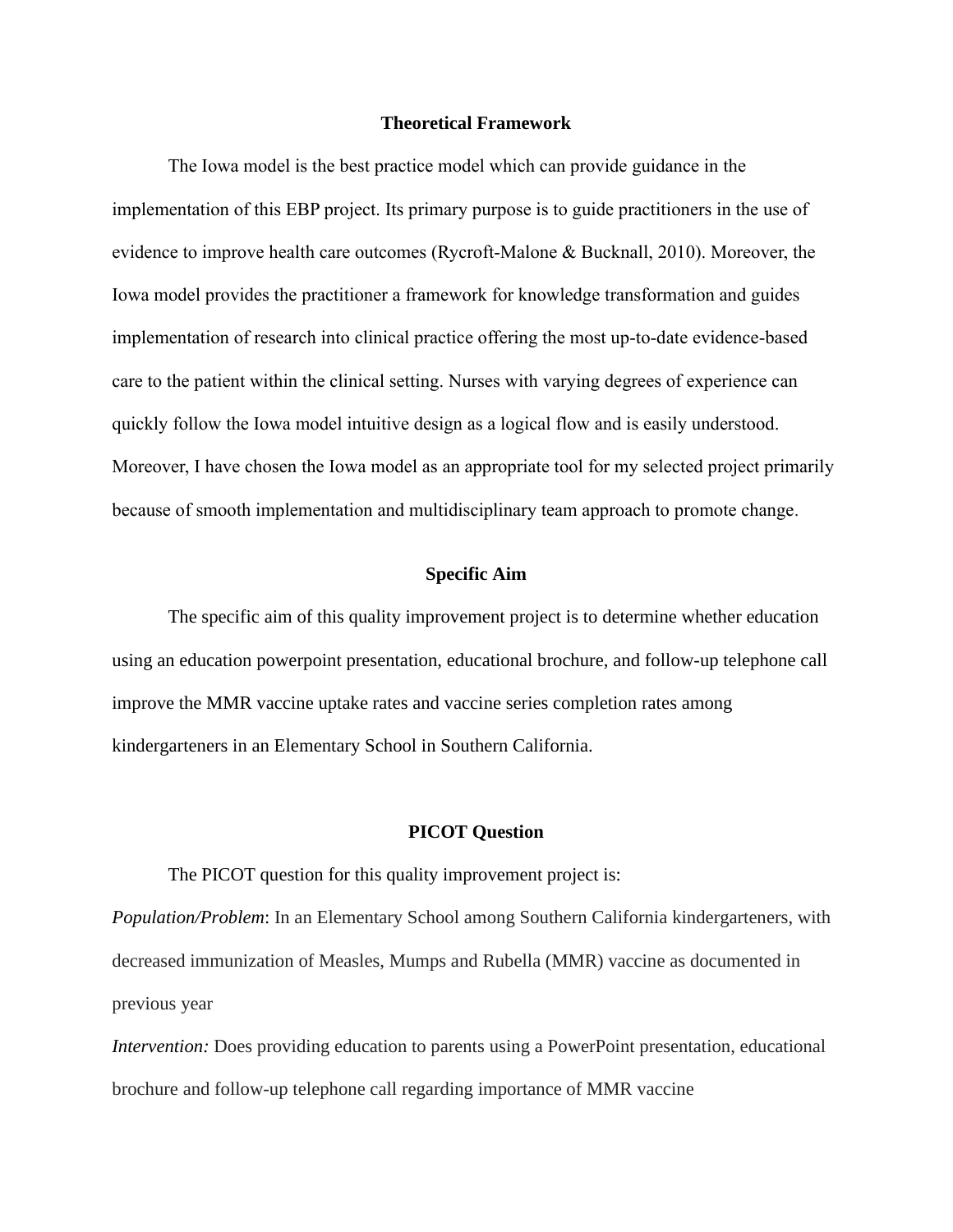*Comparison:* Compared to no education on importance of immunization *Outcome*: Result in increased number of MMR vaccine uptake rates and vaccine series completion rates among kindergarteners *Time:* Within 6 months

#### **Methods**

#### **Design**

A quality improvement project will be used as method of study with an intervention design comparing outcomes with no education on importance of immunization for the parents or guardians of the Southern California Elementary School Age kindergarteners. The Iowa model is an appropriate tool for this project primarily because of its well-organized, efficient implementation and multidisciplinary team approach to promote change in practice.

### **Setting and Sample**

The setting for this project will be an Elementary school in Southern California while the sample for this project includes will be kindergarteners at the Elementary School in Southern California. The sample size will be 90 kindergarteners. The participants will be recruited by use of convenience sampling.

#### **Aims**

About 80% of the kindergarten students (n=75) have received the vaccination, and 20% (15 students) will need an MMR vaccination. My objective and goal will be to see an additional 50% of the remaining students ( $n=7$ ) vaccinated two months after the educational intervention, 100% of the remaining students (n=8) vaccinated after a period of four months. The result will be that 15 students will be vaccinated at the end of four months. The inclusionary criteria will be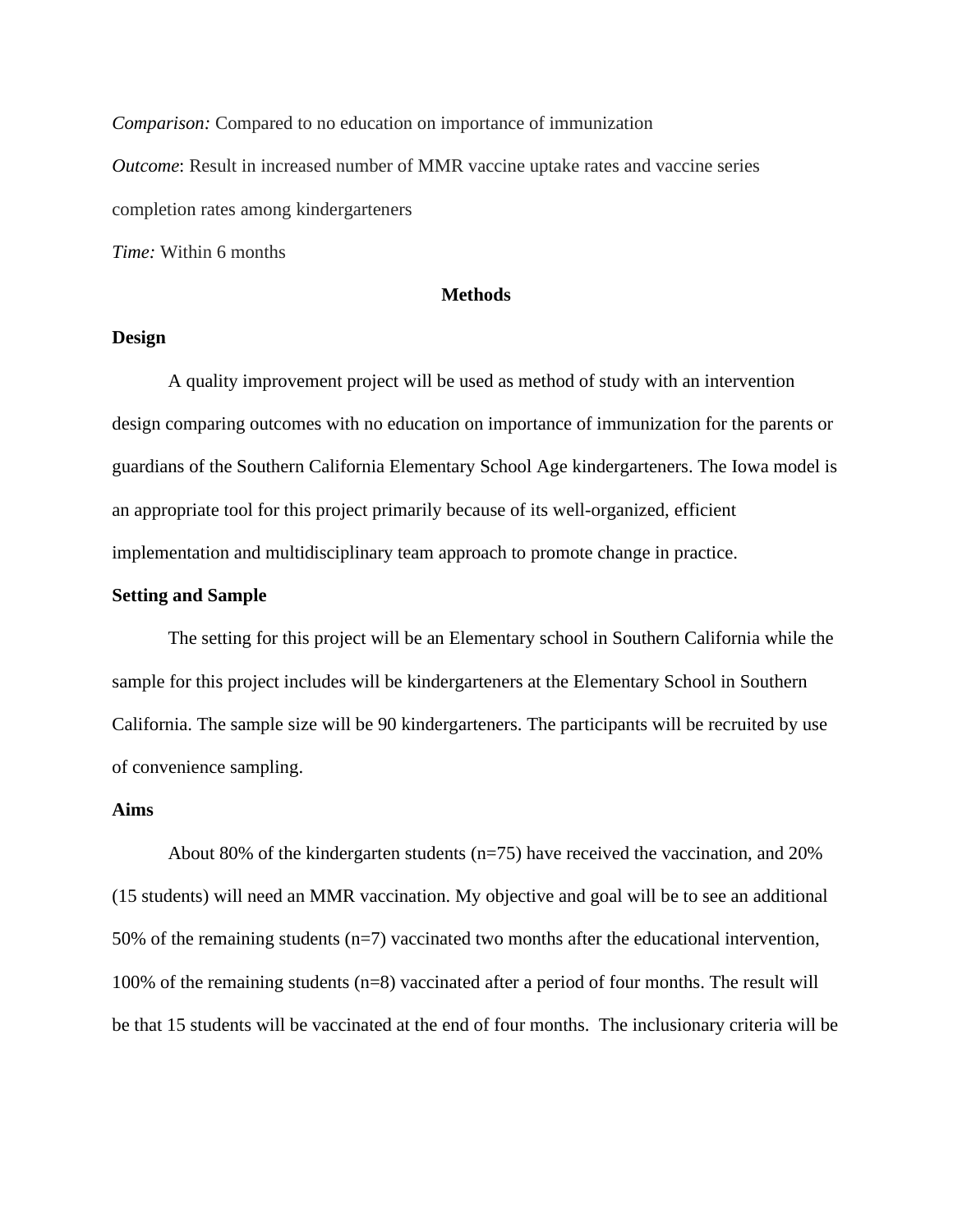children in kindergarten. A secondary aim will be a statistically significant increase in vaccine knowledge at two and four months after intervention.

#### **Human Subjects Protection**

This program will require approval from the Southern California Elementary School principal and La Maestra Director. I will present to both the Southern California Elementary School principal and La Maestra Director the benefits of this project. The project's information will include the interventions, the people who will provide the responses, the program schedule, and duration, and the request for additional resources such as logistics and translators/interpreters during the presentation. I will complete the Institutional Review Board (IRB) application and in collaboration with my faculty chair. In my application, I will include all necessary IRB documents, and will obtain the required signatures from the IRB representatives, dean and faculty chair. I will submit my application for approval; once all the signatures are completed. Ethical consideration is necessary for all sampling, especially for the children.

#### **Proposed Intervention**

Indicators are trends, facts, or pre-set benchmark designed to measure accomplishment of objectives or criteria. Additionally, indicators may also specify the level of achievements attained. The term indicator is ambiguous at best and often mean different things in different context. In this proposal, the term indicator (process or outcome) implies an element used to derive a conclusion regarding the phenomenon of study such as effectiveness of MMR immunization program (Heink & Kowarik, 2010).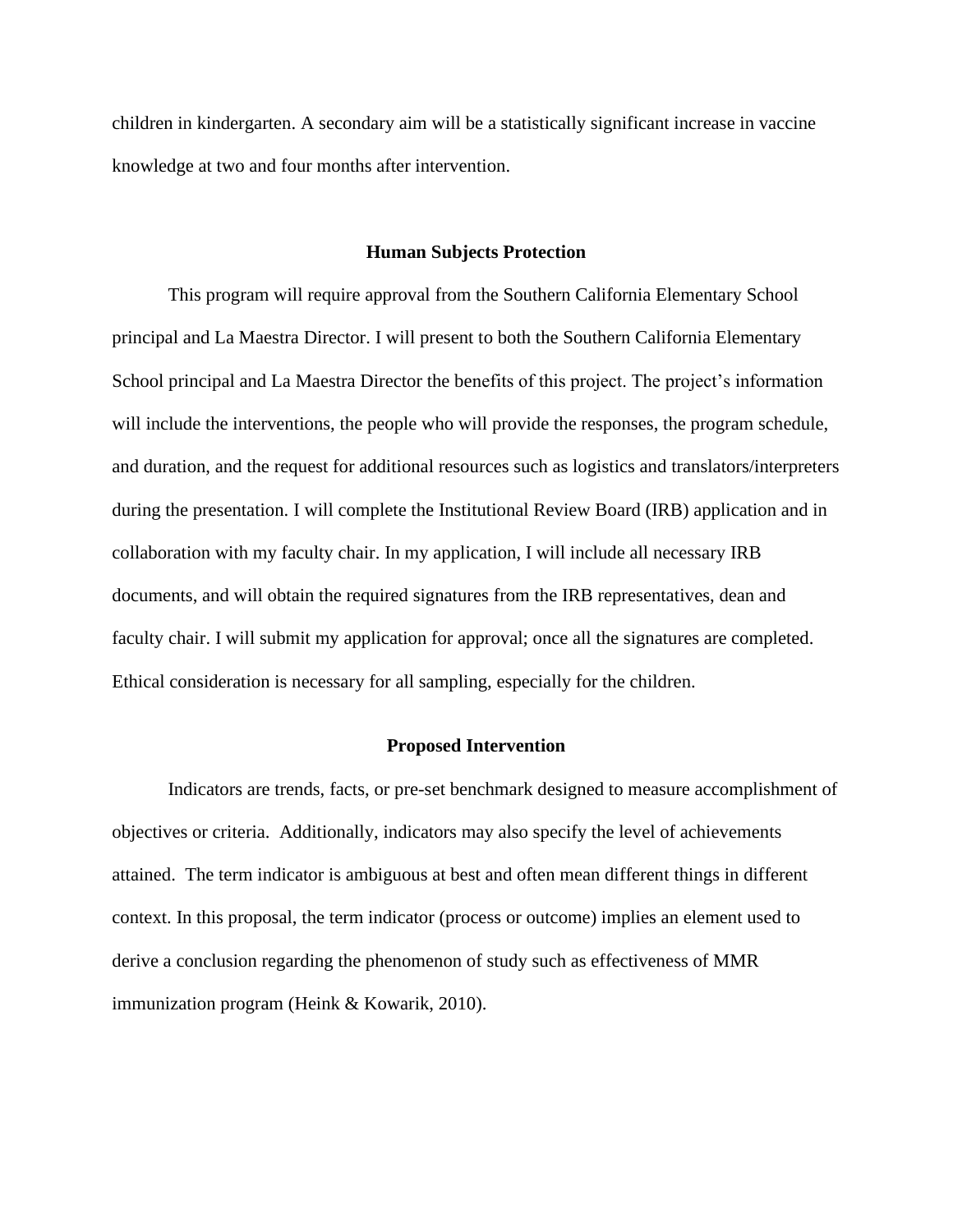The first and foremost process indicator based on needs assessment conducted earlier revealed the need for parents' active participation in the immunization of their children. Blau et al., (2013) noted that activities included as process indicators were organizing meetings with stakeholders, data collection with regards to needs of the study site such as Southern California Elementary School, and responding to questions from decision-makers and stakeholders. The second process indicator is an educational presentation to parents of school children qualified to receive MMR immunization using PowerPoint presentation as well as question and answer to clarify misconception about immunization. A survey-based study among Minnesota parents of children aged 6-18 years in 2016 showed that only 67.8% of respondents were aware of herd immunity before educational intervention (Griffith et al., 2020). After educating these parents that MMR vaccination rates were lower than the measles herd immunity threshold of 95%, 27.0% expressed an increase in concern about measles (Griffith et al., 2020), indicating that education stands to have increase concern about VPDs. Additionally, a RCT that tested the effect of mobile phone-based educational interventions demonstrated that knowledge-based programs are appreciated most by parents and are most likely to affect decision-making (Fadda et al., 2018). Another process indicator is tracking the number of parents who attended the educational presentation class. Penn and Kiddy (2011) found that parents who did not received any information regarding immunization were unlikely to have their children immunized. A planned follow up phone call regarding the educational presentation is the last process indicator that will be employed. Although time consuming and labor intensive, phone call reminders were found to be the most effective approach to immunization uptake (Tickner, Leman, & Woodcock, 2006). Regularly meeting with the school staff and stakeholders on a monthly basis is mandatory until the completion of the goal, which is 100% immunization status on MMR.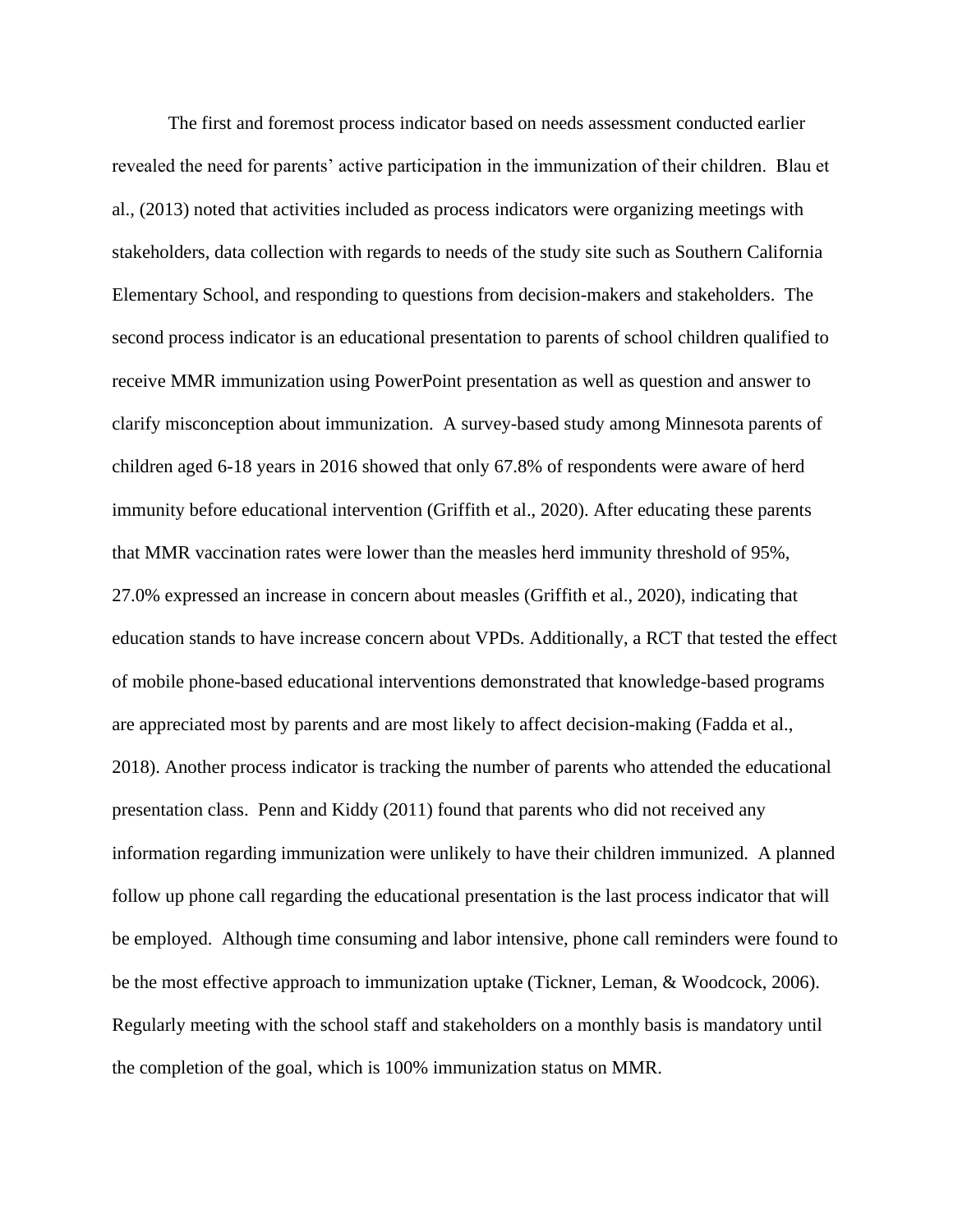#### **Stakeholders**

The stakeholders are individuals in the position of power which can influence the outcome of any project. The paper will discuss who are the primary stakeholders in the proposed immunization project at Southern California Elementary School. Boesso and Kumar (2016) clearly identified stakeholder culture as having significant effect in any project and how school principal alters the interactions between the school system and other stakeholders such as the school teachers, school nurse, committee members of the School Action Safety and Health (SASH), the parents of school children, and the children themselves. The members of the process stakeholders include the school principal, the school nurse, nursing interns, as well as members of School Action Safety and Health. Moreover, members of the outcome stakeholders comprised of school principal, school nurse, school teachers, administrative staff, parents of children receiving immunization, and the children themselves.

Additionally, the school principal may have different and competing interests from other stakeholders which can negatively affect the proposed project. Hence, the PI needs to get all stakeholders involved in the decision-making early on to promote ownership of the project. The stakeholder salience theory postulates that school principal or the person in position of power has a claim to legitimacy and urgency and hence need to be involved in stakeholder group's claims such as the proposed immunization project (Mitchell, Agle, & Wood, 1997). Establishing rapport with school administrator and staff as well as parents is a priority to be dealt with very early in the process.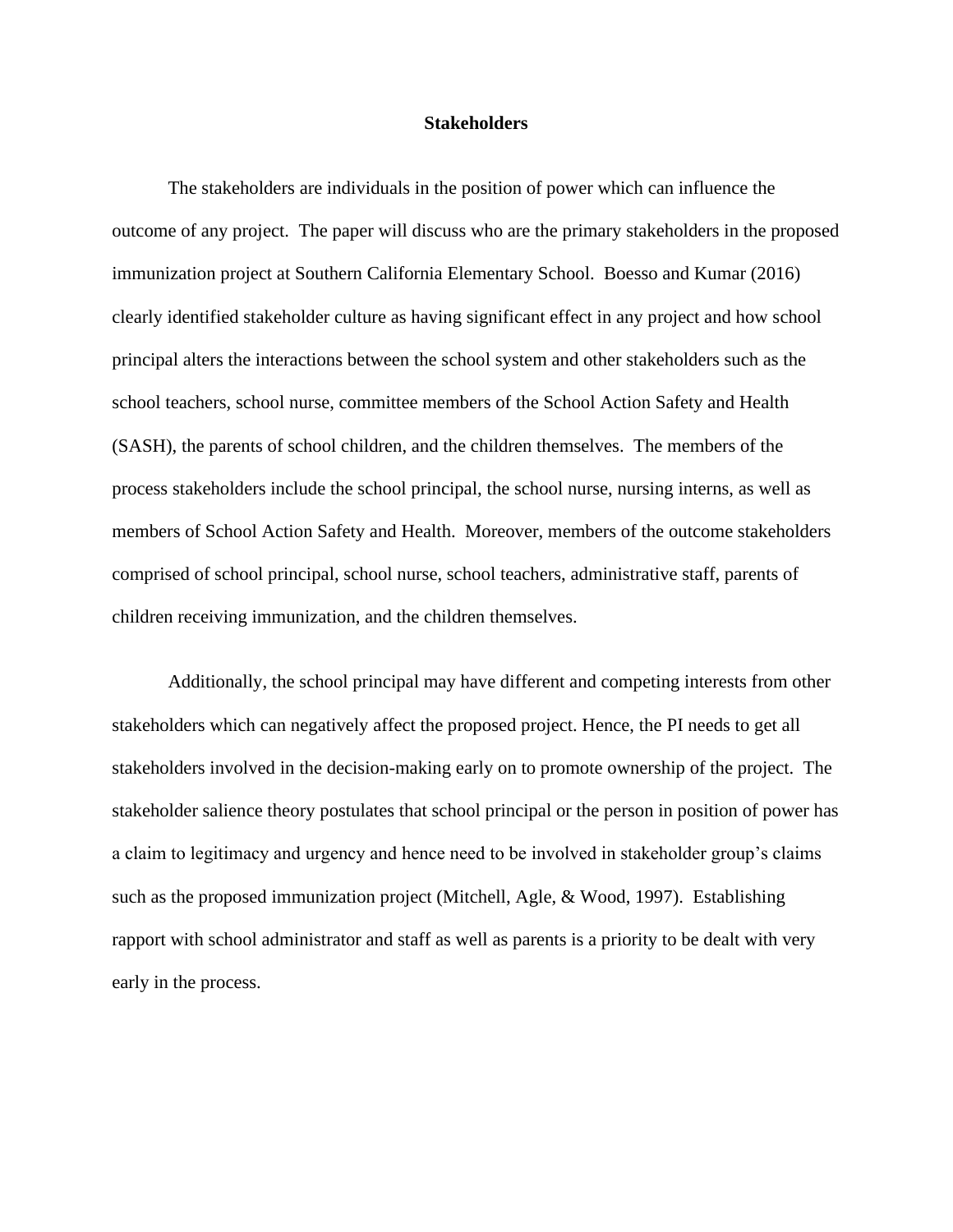#### **Outcome Measurements**

#### **Process Indicator (s) Data Monitoring**

Indicators are trends, facts, or pre-set benchmark designed to measure accomplishment of objectives or criteria. Additionally, indicators may also specify the level of achievements attained. The term indicator is ambiguous at best and often mean different things in different context. In this proposal, the term indicator (process or outcome) implies an element used to derive a conclusion regarding the phenomenon of study such as effectiveness of MMR immunization program (Heink & Kowarik, 2010).

The first and foremost process indicator based on needs assessment conducted earlier revealed the need for parents' active participation in the immunization of their children. Blau et al., (2013) noted that activities included as process indicators were organizing meetings with stakeholders, data collection with regards to needs of the study site such as Southern California Elementary School, and responding to questions from decision-makers and stakeholders. The second process indicator is an educational presentation to parents of school children qualified to receive MMR immunization using PowerPoint presentation as well as question and answer to clarify misconception about immunization. Another process indicator is tracking the number of parents who attended the educational presentation class. Penn and Kiddy (2011) found that parents who did not received any information regarding immunization were unlikely to have their children immunized. A planned follow up phone call regarding the educational presentation is the last process indicator that will be employed. Although time consuming and labor intensive, phone call reminders were found to be the most effective approach to immunization uptake (Tickner, Leman, & Woodcock, 2006). Regularly meeting with the school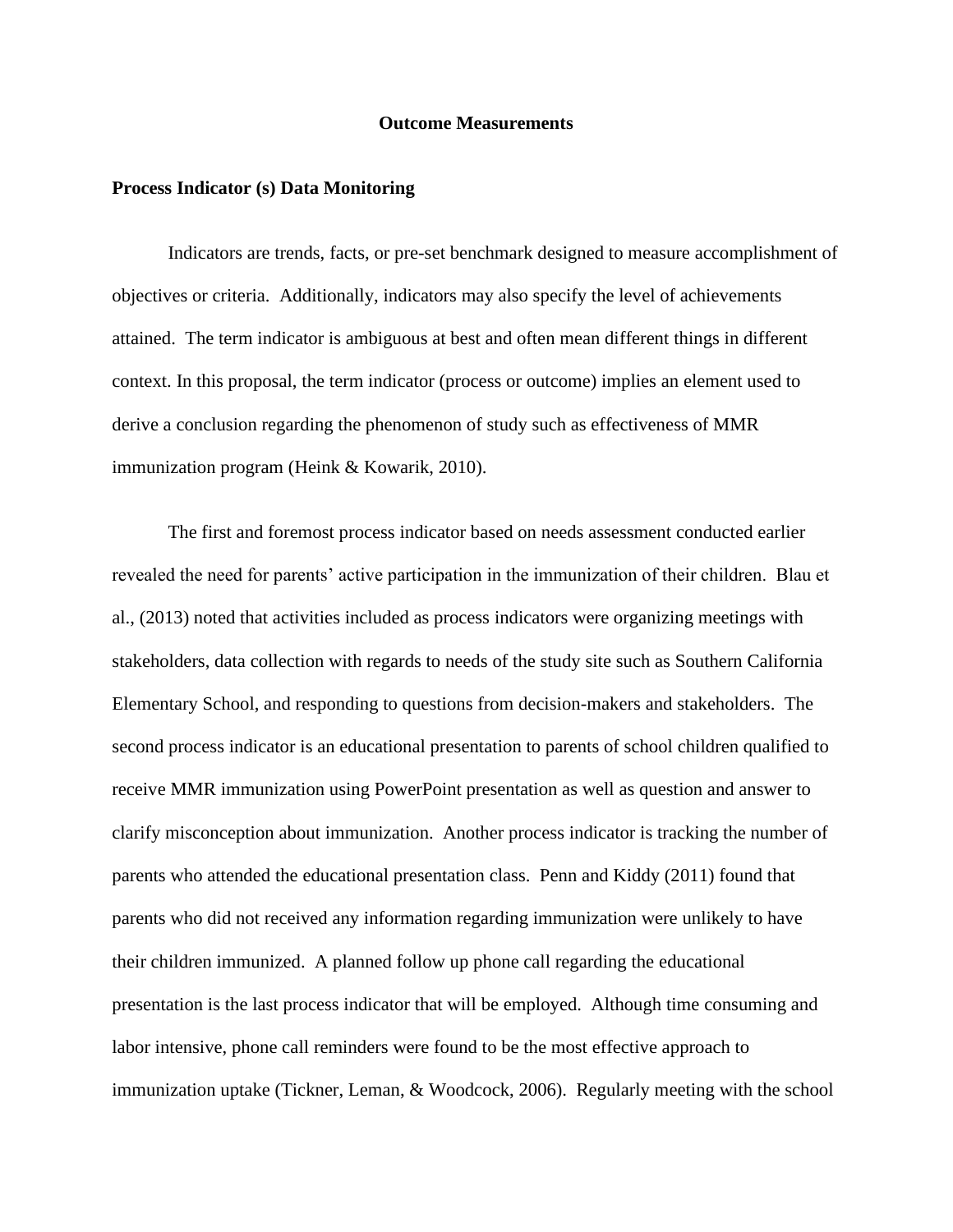staff and stakeholders monthly is mandatory until the completion of the goal, which is 100% immunization status on MMR.

#### **Outcome Indicator (s) Data Monitoring**

According to ITAGs, the primary outcome indicator for immunization project is the evidence-based recommendation provided directly to the consumer of health care which can influence the health and well-being of the recipients. However, in this study, the outcome indicators will be the vaccination rate of the target population. With the assistance provided by the PI, the goal of increasing immunization rate is expected to increase. Penn and Kiddy (2011) also found that health care professionals' active participation in immunization program produced significant results in increased immunization of school children.

Educational presentation is planned to start in the middle of the semester so that students, parents, school nurse, teachers, and the school principal have adjusted to the semester and are more likely open to another activity on campus. Additional use of knowledge, attitudes, and practice (KAP) scale can be utilized to specifically measure parents' awareness of pediatric immunization. Al-lela et al., (2014) indicated that the level of education of the parents plays a significant influence on whether the child receives immunization. Brown et al., (2011) also suggested using MMR attitude measurement instrument for qualitative research method.

After the program is completed, results of the project will be shared with all stakeholders including the school board members. The hope for the project is increased immunization uptake up to 100% by the end of the year. Tracking immunization uptake will be done by the school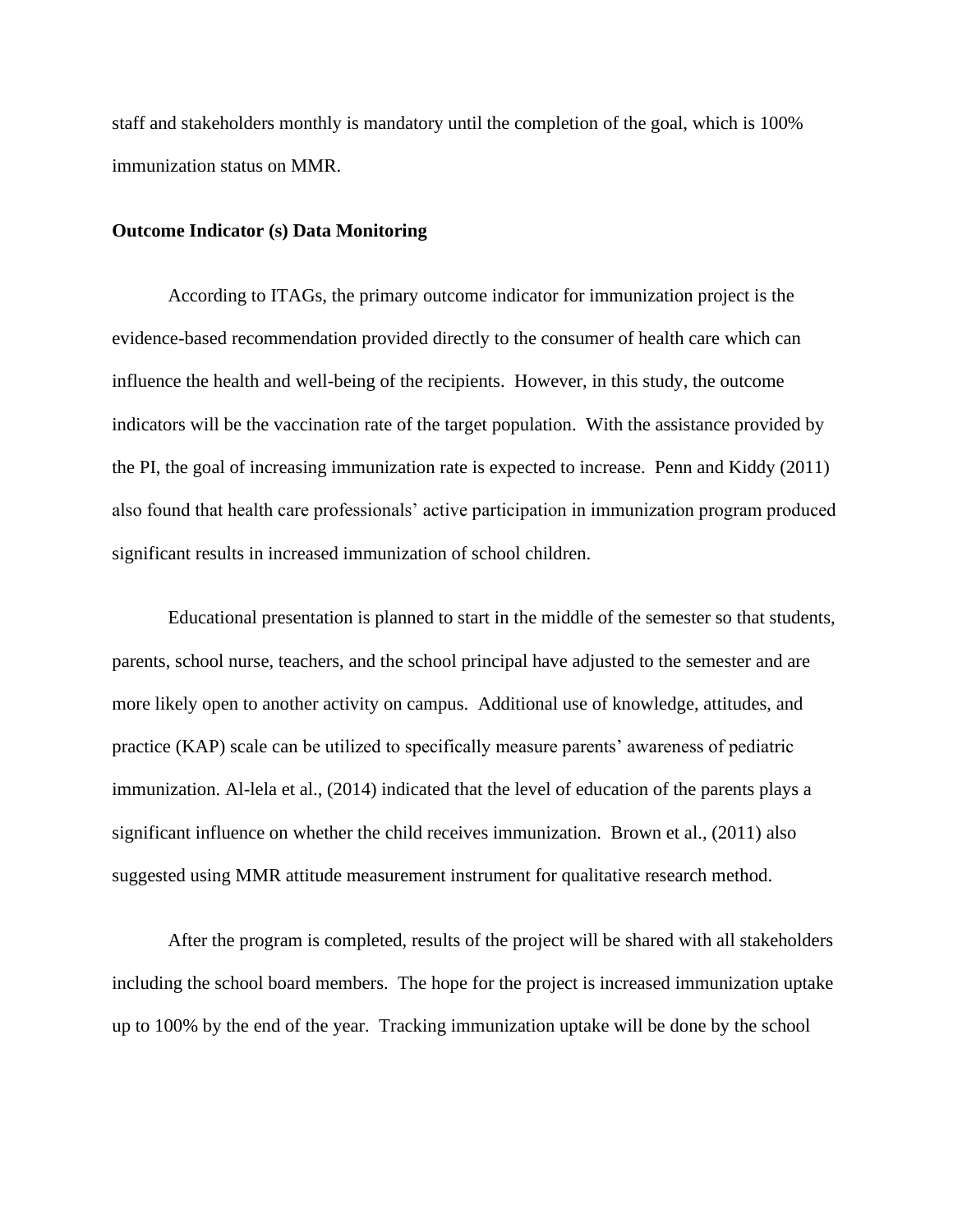nurse and the PI who will regularly convene with the school's stakeholders every semester until full implementation of the program occurs.

#### **Possible Limitations**

This study will use convenience sampling of current kindergarteners during the study period. The individuals who are conveniently available may not represent the population who may cause convenience sampling limitation. Therefore, the use of convenience sampling may possibly increase bias in the study (Polit & Beck, 2014). There are no expected changes in the composition of the study unit's population. Sample results will be compared and analyzed with previous data collected prior to the implementation of the immunization program. The quality improvement project is being conducted in one Elementary School.

#### **Outcomes**

The anticipated project outcome includes the following: 80-90% of the Southern California Elementary School parents/guardians of unvaccinated children will attend education presentations on vaccination to increase the number of vaccine uptake rates and vaccine series completion rates for kindergarteners within 4 months of implementation for Measles, Mumps, and Rubella (MMR), Varicella and Influenza. My long-term goal, Rose Parks Elementary School parents/guardians of unvaccinated children will continue to attend presentations on vaccination education and will increase the number of vaccine uptake rates and vaccine series completion rates for kindergartens to 100% for measles, Mumps, and Rubella Varicella and Influenza.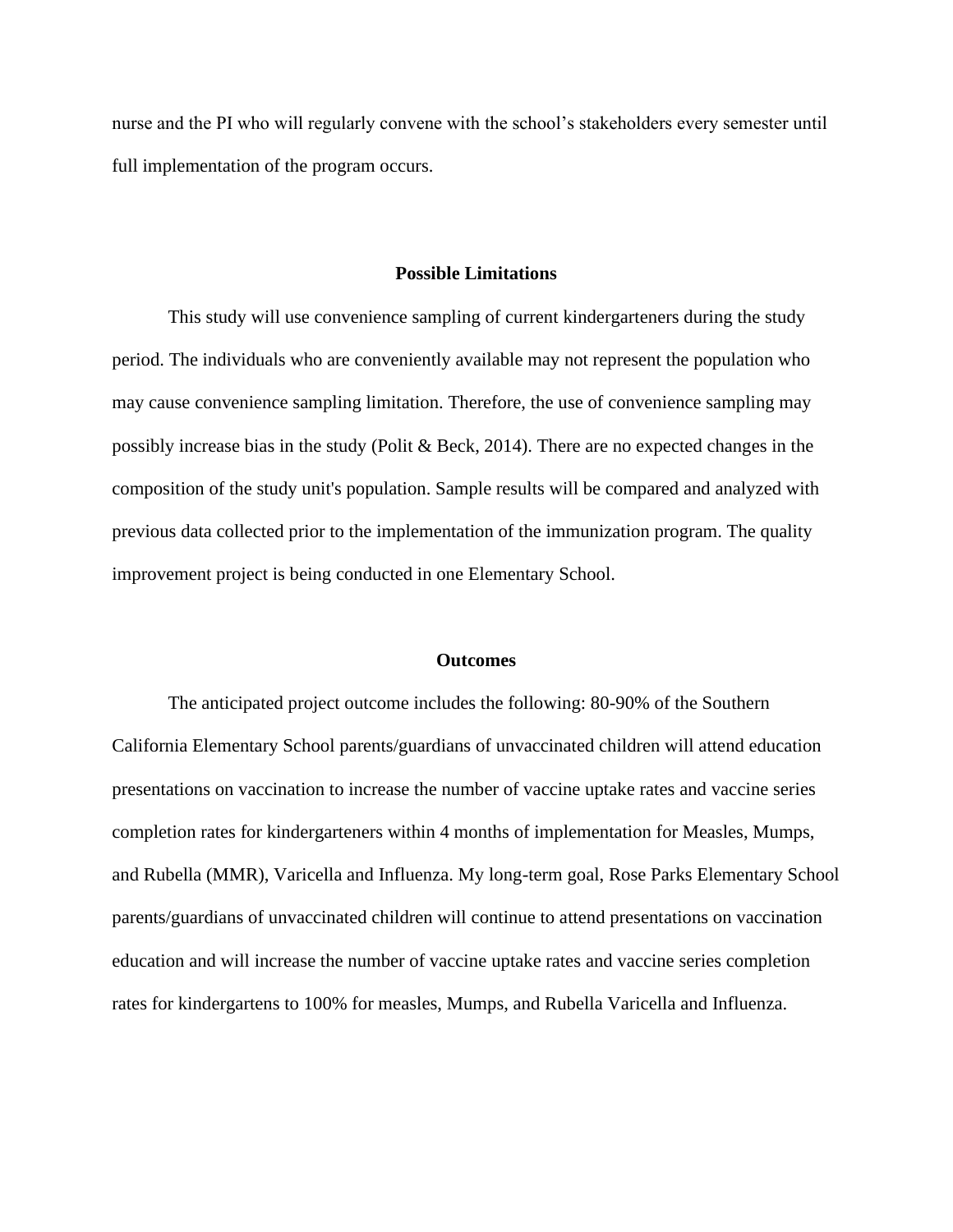#### **Data Analysis**

Collected data will be analyze using SPSS version 23. Moreover, the PI plans to use measure of central tendency specifically, the mean, median, and the mode as well as frequency distribution the percentage. Furthermore, data on the number of unvaccinated school children before the educational intervention will be compared to the data of unvaccinated school children after the educational intervention. To determine how effective, the MMR immunization program will be, data extraction from school records on the kindergartens will be collected and analyzed. The global aim for the project is 100% uptake of MMR immunization by the end of the first year after the implementation of the project. In addition, statistical support will be solicited to facilitate interpretation of results. The data analysis approach to evaluate effectiveness of the intervention identifies the response rate of immunization after an educational intervention.

Figure 1.



Initial survey using needs assessment and barriers is conducted in February 2016. Once needs assessments and barriers were completed, a pre-assessment and post-assessment was conducted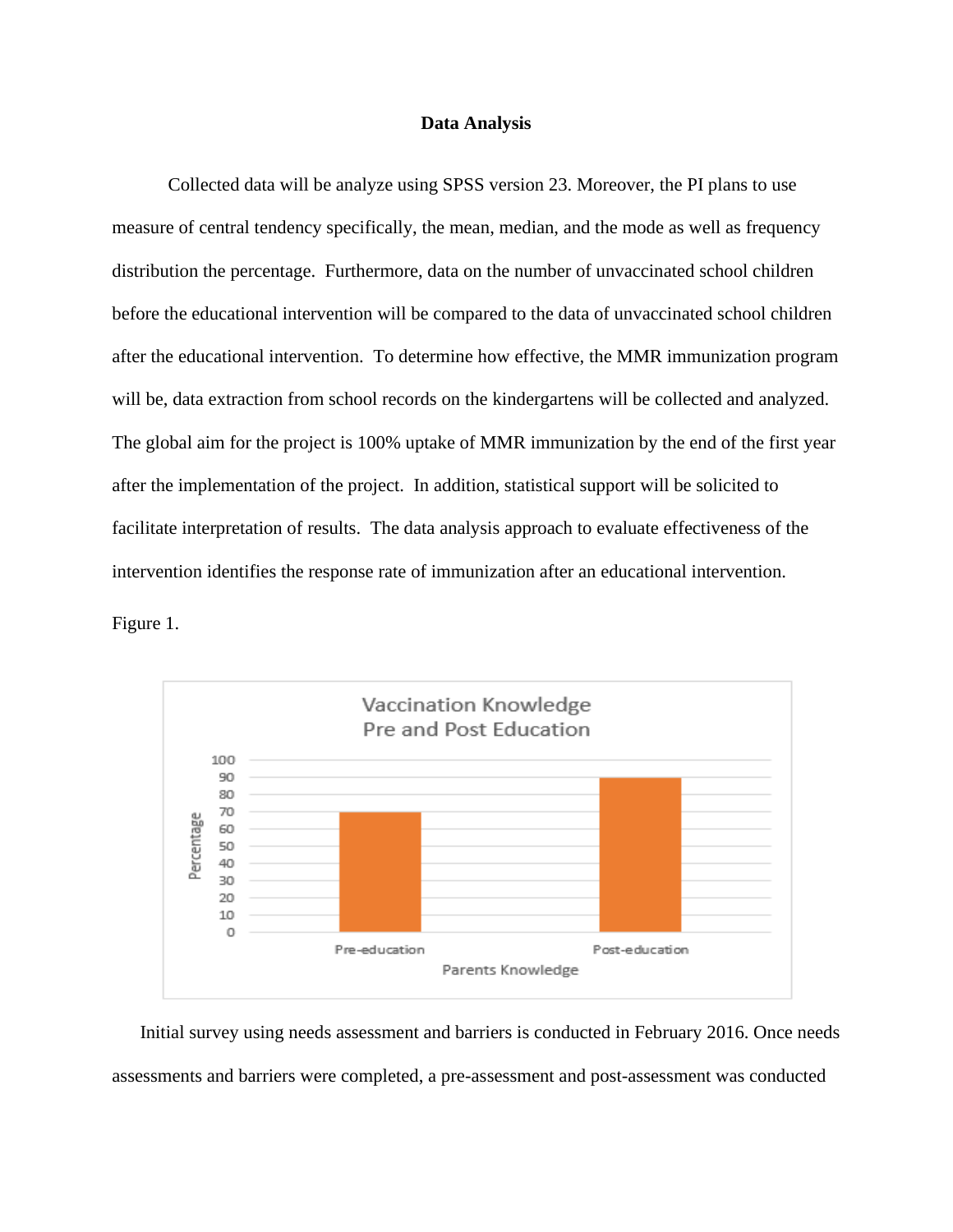for the parents whose children are non-compliant. The pre-educational assessment and posteducational assessment are the same 5 multiple questions asking:

- What is the first age that you need to take vaccine?
- What is a measles?
- How do you prevent measles?
- What is the most important sign of measles?
- What is a sign of measles?

Once pre-assessment completed, additional education re: 1) measles is dangerous and can lead to Pneumonia, lifelong Brain Damage and Deafness 2) How measles spread? and 3) Measles outbreaks in the United States? The post-assessment is conducted as the final process. All the questions are from the Center for Disease Control information regarding Vaccine (Shot) for Measles

Under the needs assessment, out of 170 students only 80% compliance rate with total number of 136 students are vaccinated and 34 are unvaccinated. The 1<sup>st</sup> phase was conducted between February 2016 and March 2016, a total of 24 parents/caregivers had a pre-educational assessment and post educational assessment. There were 12 parents/caregivers who had face-toface encounters and the other 12 parents/caregiver had telephone encounters. Under the Preeducational assessment outcome, there were total of 16/24 parents/caregivers (67%) scored at least 80% or greater while 8/24 parents/caregivers (33%) scored less than 80%. While the posteducation assessment, there were 23/24 parents/caregivers (96%) scored at least 80% and above while 1/24 parent/caregiver (4%) scored less than 80%.

While the  $2<sup>nd</sup>$  phase was conducted on April 2016, a total of 6 parents had a pre-educational assessment and post education assessment. Three parents/caregivers had face-to-face encounter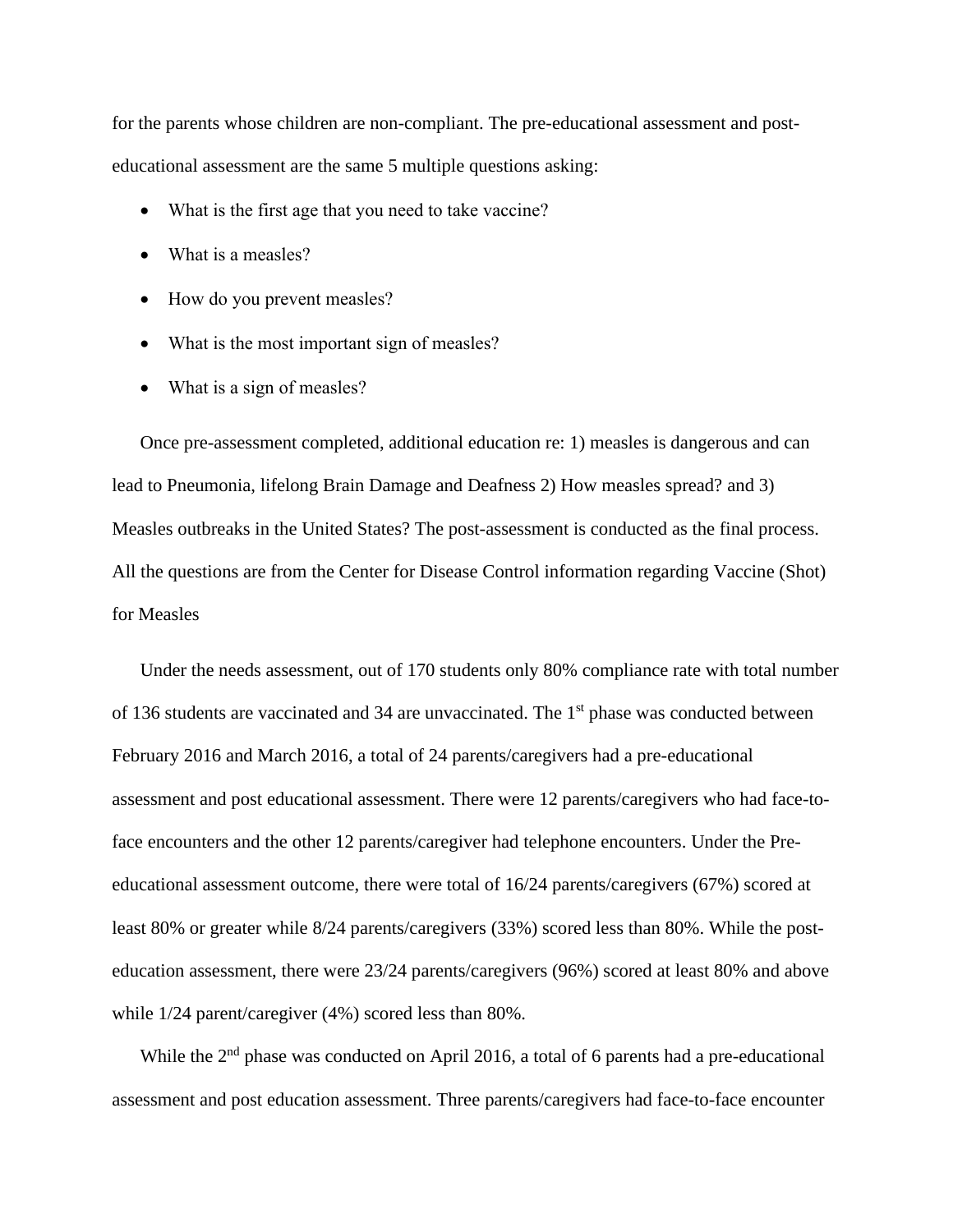while the other remaining three had telephone encounter. There were four parents/caregivers who were unable to be reached by phone. Under the pre-educational assessment outcome, there were total of 4/6 parents/caregivers (67%) who scored at least 80% and above while 2/6 (33%) scored less than 80%. While the post-education assessment, there are 6/6 parents (100%) scored at least 80% and above.

Figure 2.



Vaccination Compliance Rate:

- $\bullet$  1<sup>st</sup> phase/audit: In April 2016, the compliance rate increase to 10% (total compliance 90%) with total number of 17 additional student vaccinated
- $2<sup>nd</sup> phase/audit$ : Final audit survey done in June 2016, there were additional increase compliance rate of 7.6% with total number of 13 student vaccinated

Additional Intervention conducted were: follow-up telephone call, texting as reminders and reminder cards, brochures provided working together with the school personnel and community health clinic staff (team effort)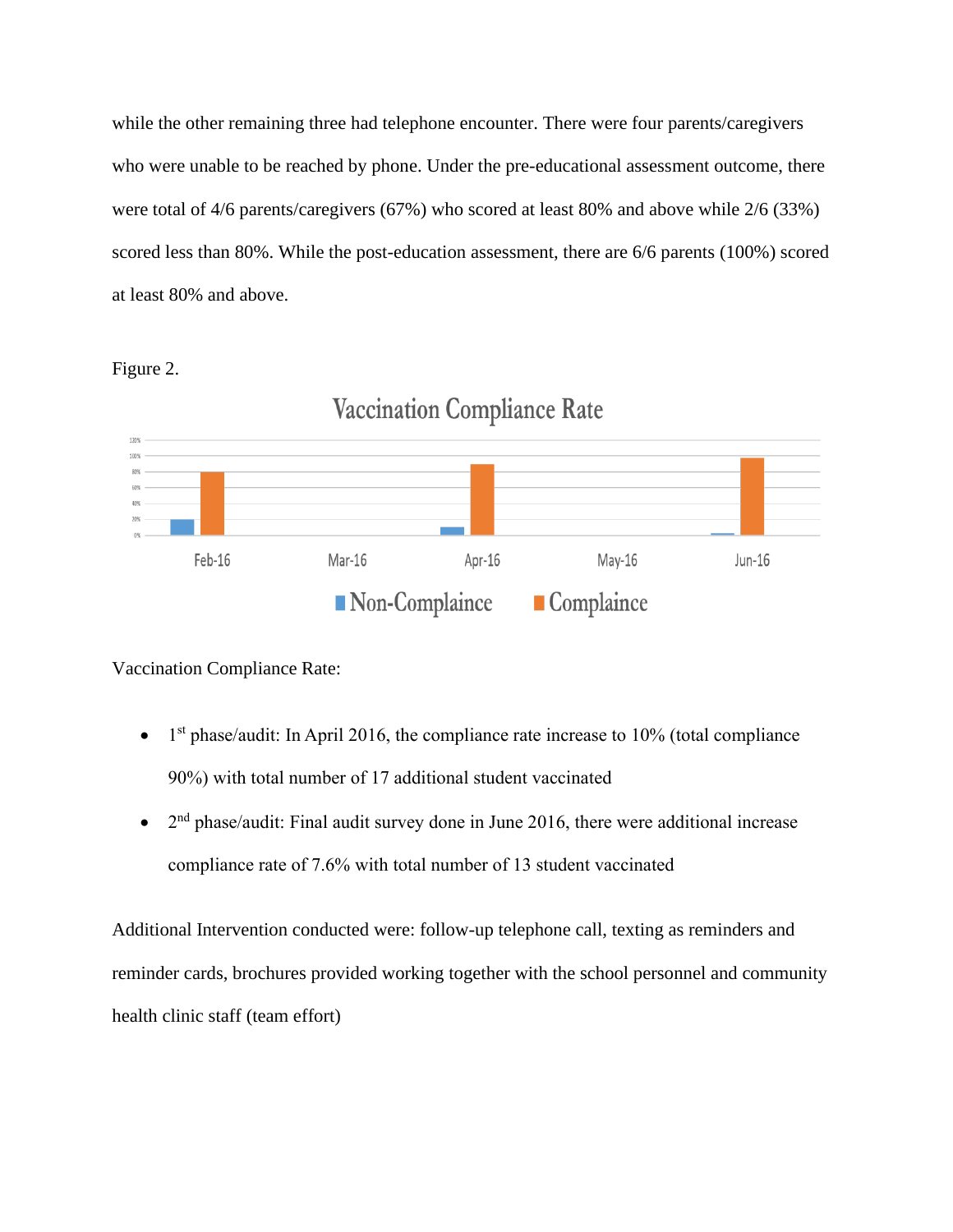#### **Cost/Benefit Analysis**

The Department of Health and Human Services has a continual challenge of budget crisis to protect scarce resources for important programs such a vaccination of school children (Lydon et al., 2008). A cost benefit analysis is crucial to implementation of any project. School-based health centers (SBHC) offers free health services to diverse students of low-income communities such as the Southern California Elementary School (Ran, Chattopadhyay, & Hahn, 2016). Theoretically, SBHC enhances children's' health outcomes including the dispensing of immunization and other preventive care. The anticipated resources in the project are time, labor, equipment, and miscellaneous expenses to conduct the activities. The basic cost of the proposed MMR immunization program at the Southern California Elementary School includes: cost of communication paper, cost of ink for printing, cost of the printer, distribution and publication cost, education intervention-related cost such as copy of the PowerPoint presentation, cost of incentives to participate in the educational session, cost of NP hours, and cost for using school facility.

Table 1.

| <b>COSTS</b>                                                  |              |
|---------------------------------------------------------------|--------------|
| Category                                                      | Amount       |
| Computer system $-$ existing computer                         | Free         |
| Communication paper (2 reams)                                 | 6.99         |
| Cost of Ink                                                   | 8.00<br>S    |
| Printing reminders, flyers, survey letters                    | 25.00<br>SS. |
| Cost of distribution of Reminders, Flyers, Survey, Newsletter | 20.00        |
| Basket drawing-children; pens, pencil and books               |              |
| Business donation (Vons, Walmart, McDonald's and IHOP)        |              |
| Gift certificates (SeaWorld, San Diego Zoo)                   | 20.00        |
| Family Attendees (10.00 each parenting brochures)             | \$100.00     |
| Barnes and Nobles - Parenting Brochures                       |              |
| Books, Child reading                                          | \$75.00      |
| Donations - Family Reading books bedtime stories              | \$150.00     |

Below is the estimated comprehensive cost analysis of resources needed for this project: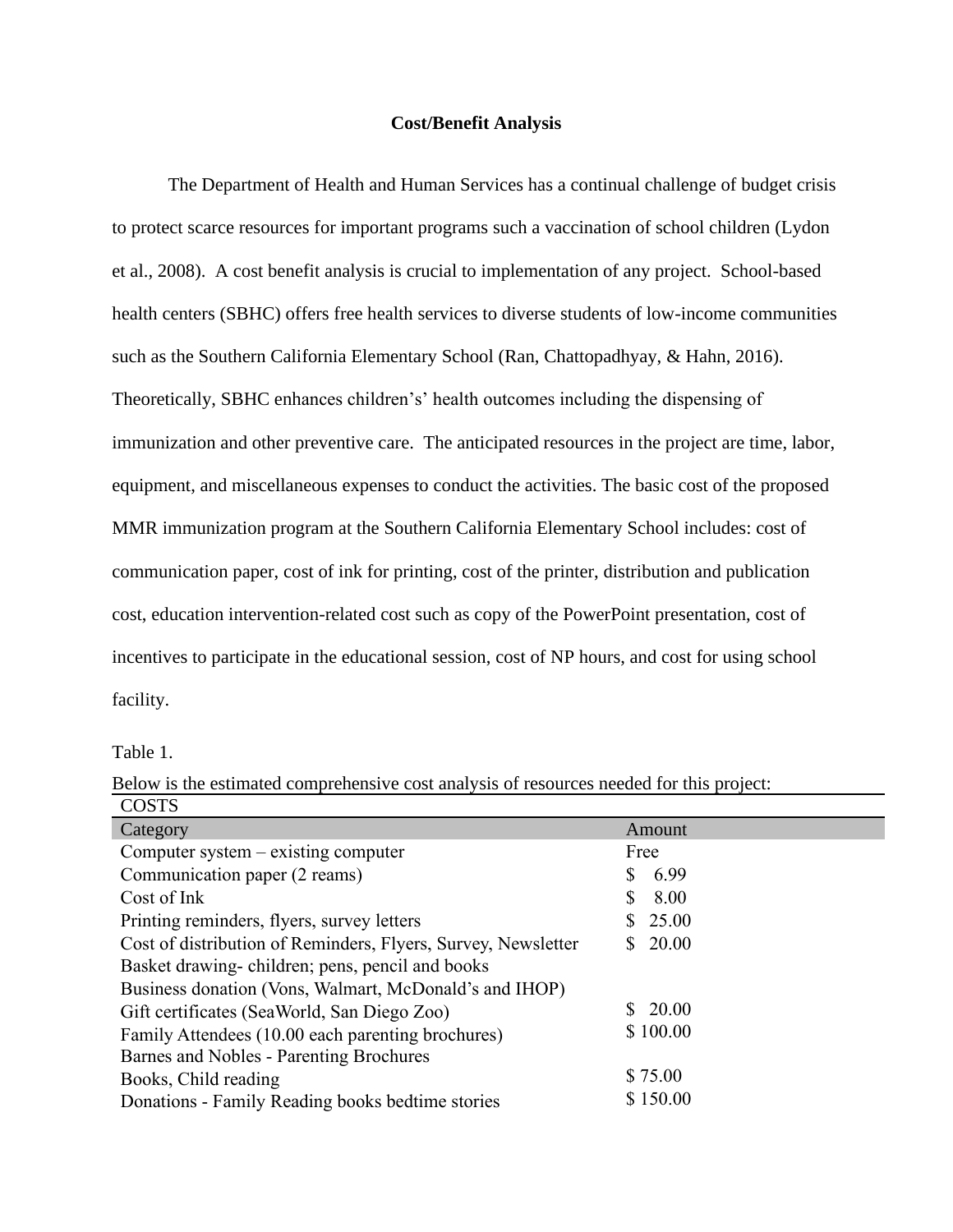| McGraw-Hill and Barnes & Noble (\$600 value)                             |            |
|--------------------------------------------------------------------------|------------|
| Reception for Stakeholder meeting (2 meetings paid by the DNP            |            |
| Student)                                                                 | Free       |
| Coffee, tea, water, cookies, and fruits                                  | Free       |
| Principal, teachers, school employees, nurse & custodian (AM<br>meeting) |            |
| Rolls, coffee, and fruit                                                 | \$150      |
| Hours of DNP and Employees                                               |            |
| 20 hours- DNP Student                                                    |            |
| 2 hours- School Nurse                                                    | \$100      |
| 4 hours- Medical Assistance                                              | \$936      |
| <b>Information Technician</b>                                            | 43         |
|                                                                          | \$56       |
|                                                                          | \$16       |
| Net Total                                                                | \$1,705.99 |
| ANNUAL COST OF VACCINATION                                               | \$4,350    |
| <b>GROSS TOTAL</b>                                                       | \$1,990.99 |
|                                                                          |            |

#### **BENEFITS**

| Savings of ADA ( $(\$29 \times 15$ students= $\$435.00 \times 10$ ) | \$4,350  |
|---------------------------------------------------------------------|----------|
| Epidemic control- One MMR outbreak cost                             | \$10,376 |
| Benefit-cost for ADA and outbreak prevention                        | \$14,726 |

Total savings:

Benefit-cost (\$14,726) – Gross total (\$ 1,990.99) = \$12,735.01

Note: The key benefits in fiscal savings for the 15 Kindergarten students (for two weeks) at the Southern California Elementary School includes an Average Daily Allowance (ADA) savings of \$4,350. It should be noted that a student with perfect attendance is worth approximately \$5,230 to a school district per school year. Therefore, 15 students' X  $$5230 = $78,450$ . Because of unvaccinated student lack of attendance \$29 X 10 days X 15 students equals a fiscal loss \$ 4,350 for the 15 students. The cost of one MMR outbreak is \$10,376. The sum of ADA and outbreak prevention potential savings will be \$14,726. This results in a total savings of \$12,735.01 (14,726- 1,990.99). In summary, the total cost benefit of the Southern California Elementary School if vaccination program is implemented \$12,735.01 annually.

### **Dissemination**

The most significant function of new knowledge from research is improved human health

such as successful immunization program in underserved population. Dissemination requires

active participation to expedite the transmission of evidence to a wider consumer of health care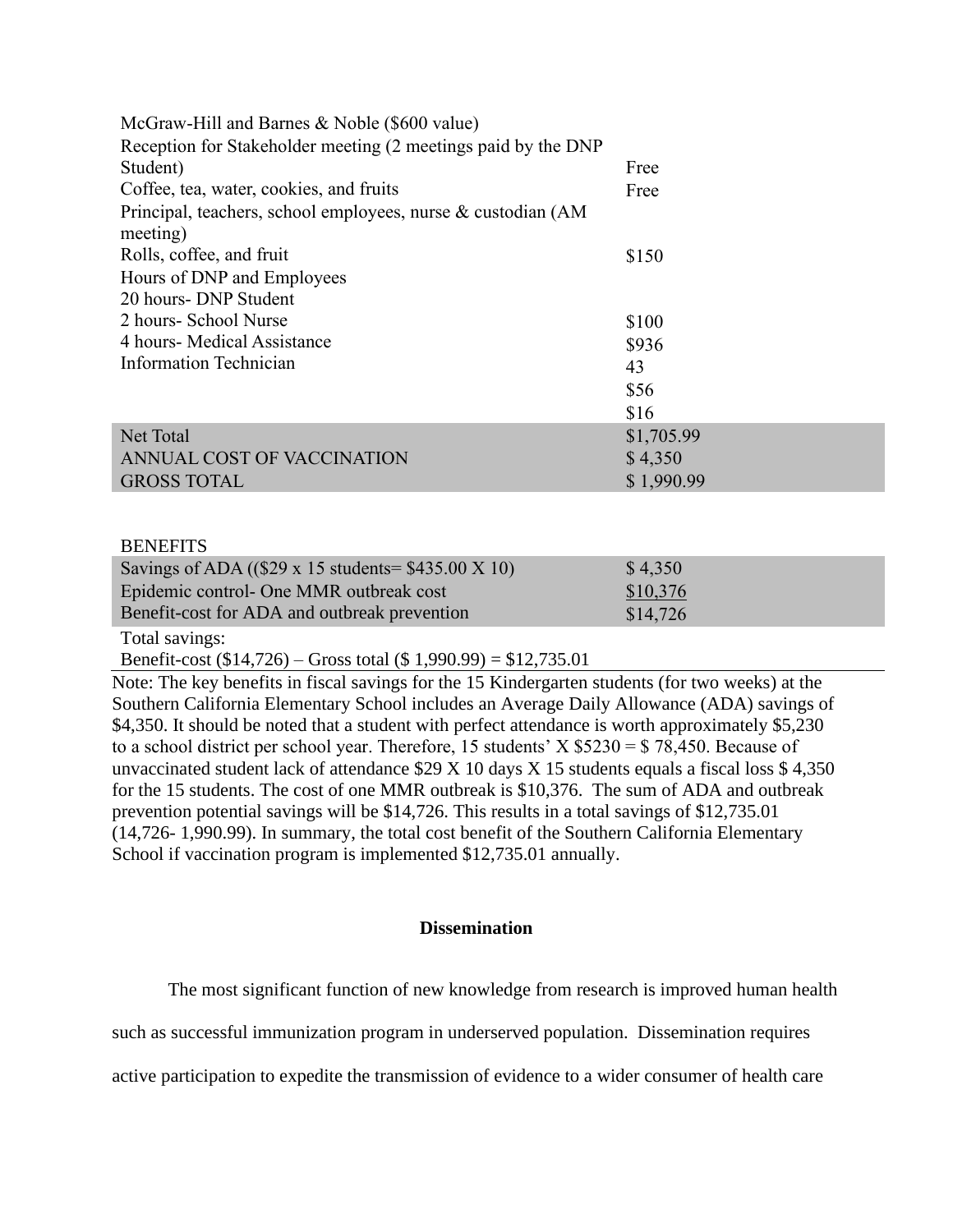services. Effective dissemination of research knowledge requires knowing the audience who can help share the information to others with similar interest. Another approach is to fully understand a suitable medium to which results of research can play a significant role. Maximizing the impact of research by understanding contextual relevance and audience receptivity is also an important function in research dissemination. Finally, a feedback mechanism in place is important to monitor uptake of research as well as clarification of related information (Kerner & Hall, 2009). Locally the PI plans to participate in educational health-related programs at the Southern California Elementary School. Nationally, poster presentation at the Western Institute of Nursing Research for the coming 2022 is in the plan. Moreover, participation at the California Association of Nurse Practitioner conference is also another target venue for poster presentation. The American Journal of Public Health as well as the Journal of Nursing Education are the twoprospective publication that the PI is interested in submitting manuscript because of their focus on education as well as public services. Tools for research dissemination include National Registry of Evidence-Based programs and Practices as well as Research tested intervention programs should be utilized by researchers (Glasgow et al., 2012).

#### **Sustainability**

Sustainability is viewed as continuing assimilation of proven interventions within a particular environment (Glasgow et al., 2012). The PI plans to integrate the role of monitoring for immunization status of school children with the school nurse who has the knowledge and the capability in health care delivery. Additionally, emphasis on cost-savings should motivate school principal to understand the need for continuing the program. Additional health information materials specific to the MMR immunization will be provided to the school nurse to facilitate role transition and reduce labor demand in initiating a program. The use of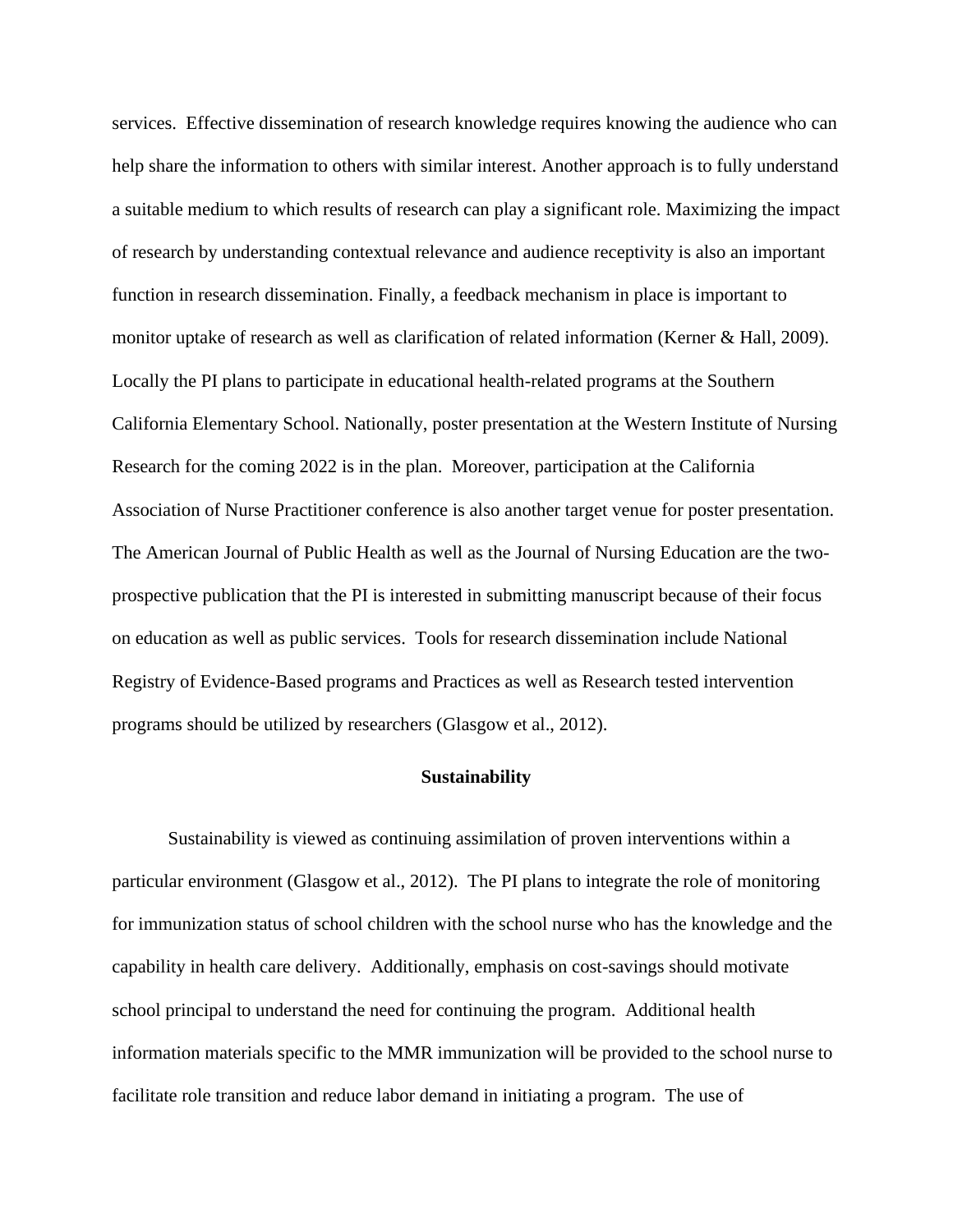Immunization Information System is in place and therefore facilitates updating immunization status for follow up.

#### **Anticipated Project Impact**

Communities are vulnerable to outbreaks with VPD when parents refuse or delay their children required vaccination. As a result of the outbreaks, the herd immunity within the school as well as the community is threatened. Herd immunity does not protect unvaccinated individuals both in schools and community where there is an outbreak among school age children. A high level of vaccine-induced immunity contributed to the reduced protection of unvaccinated populations, (Barclay et al., 2014). Vaccination helps prevent potential outbreaks and the benefit not only include the children but the family itself by reducing the need to seek medical care and avoiding the medical complications (Quadri-Sheriff et al., 2012).

#### **Implications for Practice**

Despite the effort and success of vaccination programs, we continue to struggle with the under-immunization of children and vaccine refusal, which pose a huge threat of outbreak to our schools and community. APRNs as leaders transformed research findings to practice or applying interventions that optimally improve patient care outcomes. APRNs as leaders to expand opportunities to lead and diffuse collaborative effort. By taking initial steps, such as early identification and monitoring, assessment and tracking of vaccination status, referral of unvaccinated students to the school nurse or vaccination providers, provision of vaccinations and use of Immunization Information Systems (IIS), vaccination compliance among the parents and guardians should improve and increase. By providing education and health promotion, our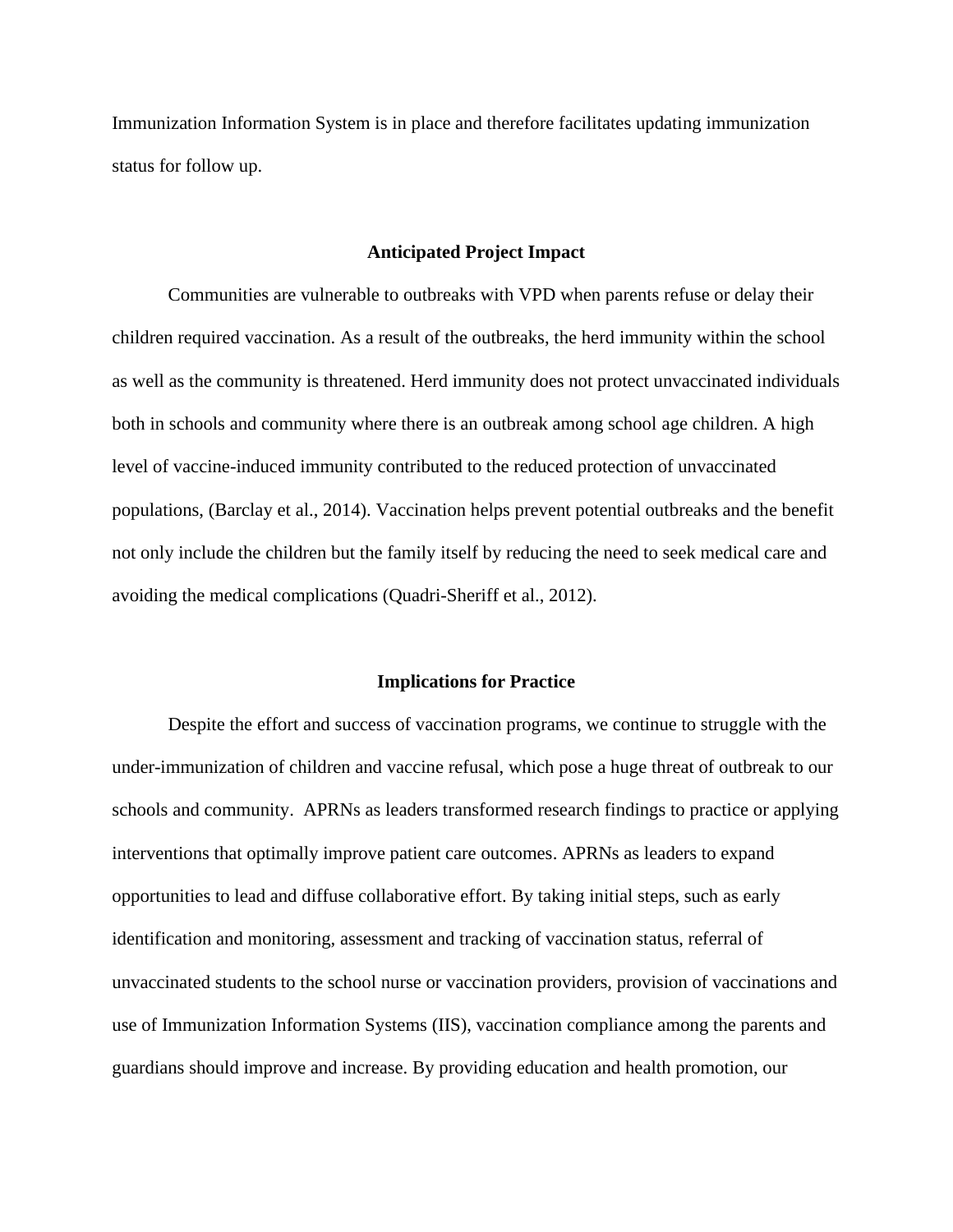vaccination rates will improve, which will increase and improve the herd immunity and prevent VPD, leading to a healthier environment for our children and community. Although it is less substantial or minimal impact in its relations and effects to our community and country as a whole, a healthy population through high compliance in vaccination programs is one of many ways to protect our way of life, our future, and a healthier community. The study also reinforces the goals of Healthy 2020 and the reports of the Institute of Medicine (2011).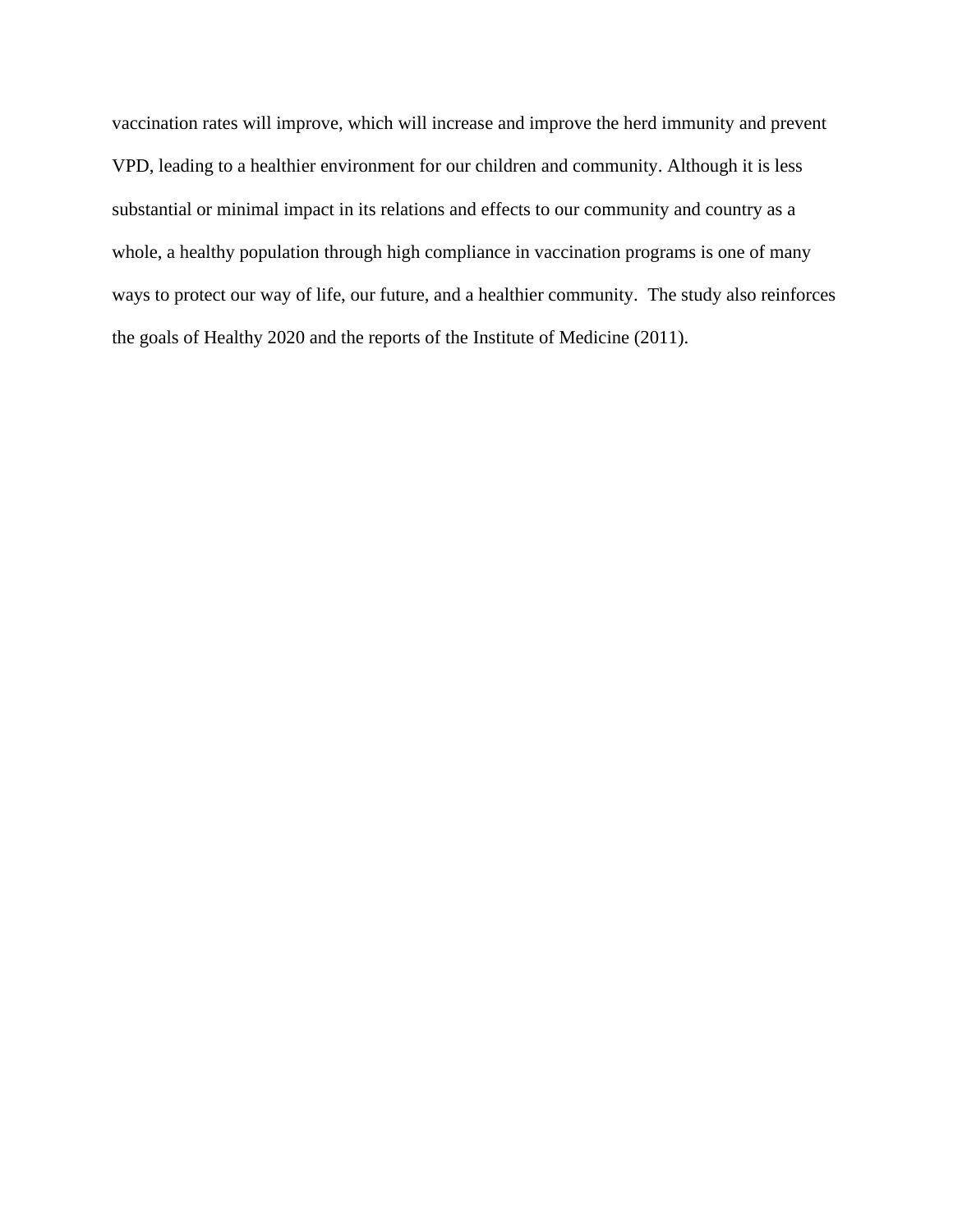#### **References**

- Al-lela, O.Q., Bahari, M.B., Salih, M.R., A-abbassi, M.G., Elkami, R.M., & Jamshed, S.Q. (2014). Factors underlying inadequate parents' awareness regarding pediatrics immunization: findings of cross-sectional study in Mosul-Iraq. BMC Pediatrics, 14(29).
- Barclay, V.C., Smieszak, T., He, J., Cao, G., Rainey, J.J., Gao, H., & Salathe, M. et al. (2014). Positive network assortativity of influenza vaccination at a high school: Implications for outbreak risk and herd immunity. PLoS ONE 9(2), 1-11.

<http://dx.doi:10.1371/journal.pone.0087042>

- Blau, J., Sadr-Azodi, N., Clementz, M., Abeysinghe, N., Cakmak, N., & Snouci, K. et al. (2013). Indicators to assess National Immunization Technical Advisory Group. The World Health Organization http://dx.doi.org/10.1016/j.vaccine.2013.01.047
- Boesso, G., & Kumar, K. (2016). Examining the association between stakeholder culture, stakeholder silence, and stakeholder engagement activities, An empirical study. Management Decision, 54, (4), 815-831.
- Bradford, W. D., & Mandich, A. (2015). Some state vaccination laws contributed to greater exemption rates and disease outbreak in the United States. Health Affairs 34, 1383-1390. Http://dx.doi:10.1377/hithaff.2014.1428
- Brown, K. F., Shanley, R., Cowley, N. A., Van Wijgerden, J., Toff, P., & Sevdalis, N. et al. (2011). Attitudinal and demographic predictors of measles, mumps and rubella (MMR) vaccine acceptance: Development and validation of an evidence-based measurement instrument. Vaccine, 29, 1700-1709.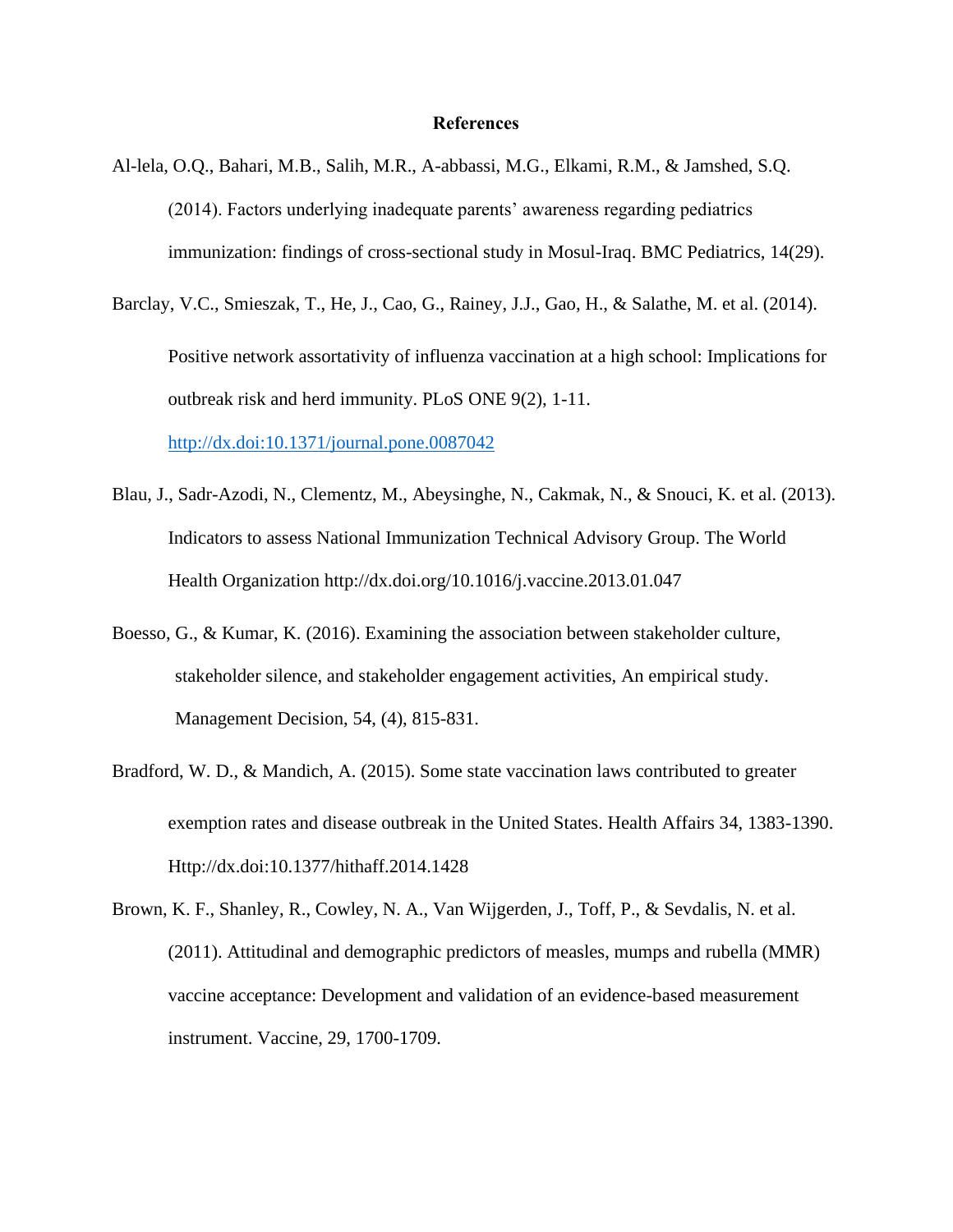Centers for Disease Control and Prevention. (2021, February 12). *Birth-18 years immunization schedule*. Centers for Disease Control and Prevention.

https://www.cdc.gov/vaccines/schedules/hcp/imz/child-adolescent.html.

Centers for Disease Control (U.S.), & Centers for Disease Control and Prevention (U.S.). (2021). *Morbidity and mortality weekly report: MMWR*. Atlanta, Ga.: U.S. Dept. of Health, Education, and Welfare, Public Health Service, Center for Disease Control.

Community Preventive Services Task Force. (2010). Increasing appropriate vaccination: immunization information systems.

http:/[/www.thecommunityguide.org/vaccines/imminfosystems.html](http://www.thecommunityguide.org/vaccines/imminfosystems.html)

- Community Preventive Services Task Force. (2016). The community guide: What works to promote health.<http://www.thecommunityguide.org/>
- Community Preventative Services Task Force. (2016). Vaccination Programs: Requirements for Child Care, School, and College Attendance.

https://www.thecommunityguide.org/findings/vaccination-programs-requirements-childcare-school-and-college-attendance

Current and future directions. American Journal of Public Health, 102, (7), 1274-1281.

- Fadda, M., Galimberti, E., Fiordelli, M., & Schulz, P. J. (2018). Evaluation of a mobile phone– based intervention to increase parents' knowledge about the Measles-Mumps-Rubella vaccination and their psychological empowerment: Mixed-method approach. *JMIR MHealth and UHealth, 6*(3), e59.
- Glasgow, R.E., Vinson, C., Chambers, D., Khoury, M., Kaplan, R., & Hunter, C. (2012). National Institutes of Health Approaches to dissemination and Implementation science: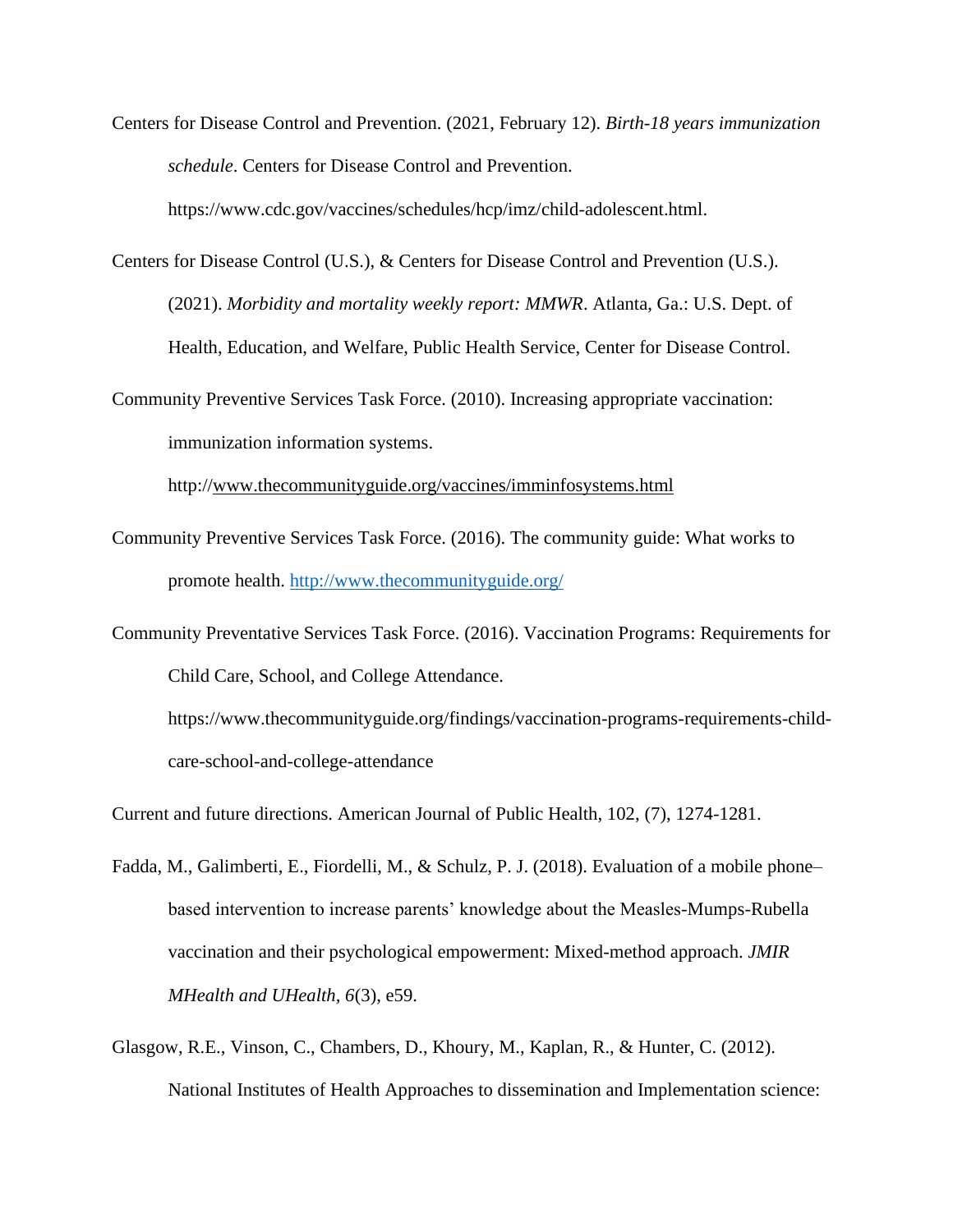- Heink, U., & Kowarik, I. (2010). What are indicators? On the definition of indicators in ecology and environmental planning. Ecological Indicators, 10, 584-593.
- Johnson, S.R. (2013). Rise in measles and other infectious diseases has U.S. public health experts on alert. Modern Healthcare, 43(48):20-25. 5p. ISSN: 0160-7480 PMID: 24450096
- Kerner, J., & Hall, K. (2009). Translation within science and society. Research on Social Work Practice, 19 (5), 519-530.
- Kimmel, S.R., Burn, I.T., Wolfe, R.M., & Zimmerman, R.K., (2007). Addressing immunization barriers, benefits, and risks. The Journal of Family Practice, 56(2), 61-69. Retrieved from <http://people.oregonstate.edu/~fishejos/content/H571/Vaccine/24126305.pdf>
- Lydon, P., Beyai, P.L., Chaudhri, I., Cakmak, N., Satoulou, A., & Dumolard, L. (2008). Government financing for health and specific national budget lines: The case of vaccines and immunization. Vaccine, 26, 6727-6734.
- Mitchell, R.K., Agle, B.R., & Wood, D.J. (1997). Toward a theory of stakeholder identification and salience: Defining the principle of who and what really counts. Academy of Management Review, 22, (4), 853-886.
- Nyathi, S., Karpel, H. C., Sainani, K. L., Maldonado, Y., Hotez, P. J., Bendavid, E., & Lo, N. C. (2019, Dec 23). The 2016 California policy to eliminate nonmedical vaccine exemptions and changes in vaccine coverage: An empirical policy analysis. *PLoS Med, 16*(12): e1002994. https://doi.org/10.1371/journal.pmed.1002994
- Penn, R. & Kiddy, R. (2011). MMR: Factors for uptake. Community Practitioner, 84, (11), 42- 43.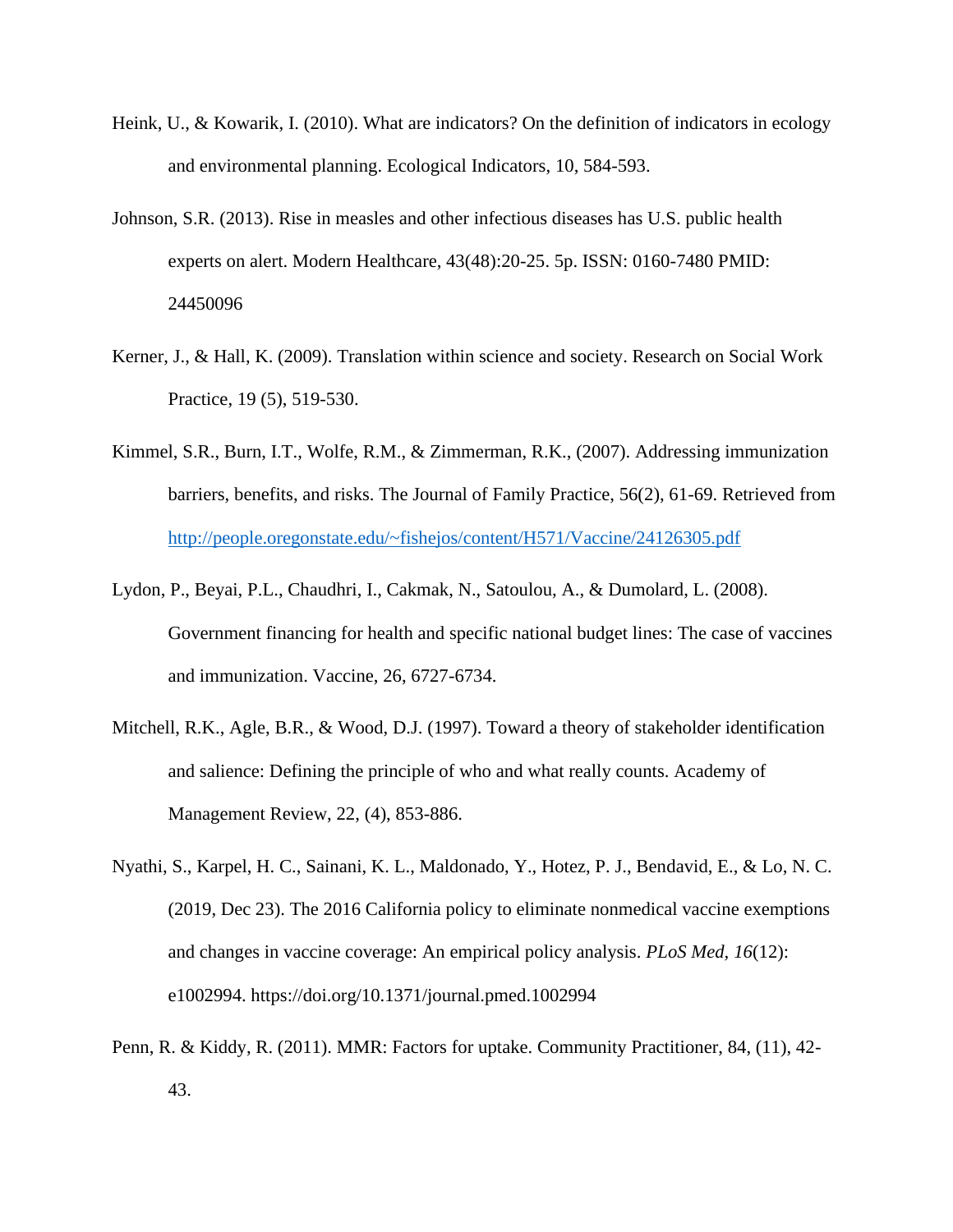- Polit, D.F., & Beck, C.T. (2014). Essentials of Nursing Research. Philadelphia, PA. Lippincott Williams & Wilkins.
- Quadri-Sheriff M., Hendrix, K.S., Downs, S.M., Sturm, L.A., Zimet, G.D., & Finnell, S. M. (2012). The role of herd immunity in parent's decision to vaccinate children: A systematic review. Pediatrics, 130, 522.<http://dx.doi:10.1542/peds.2012-0140>
- Quinn, S. C., Jamison, A. M., & Freimuth, V. S. (2020). Measles outbreaks and public attitudes towards vaccine exemptions: some cautions and strategies for addressing vaccine hesitancy. Human vaccines & immunotherapeutics, 16(5), 1050–1054. https://doi.org/10.1080/21645515.2019.1646578
- Ran, T., Chattopadhyay, S. K., Hahn, R. A., & Community Preventive Services Task Force. (2016). Economic evaluation of school-based health centers: A community guide systematic review. *American journal of preventive medicine*, *51*(1), 129-138.
- Rycroft-Malone, J., & Bucknall, T. (Eds.). (2010). Models and frameworks for implementing evidence-based practice: Linking evidence to action. Hoboken, NJ: Wiley-Blackwell.
- Shefer, A., Briss, P., Rodewald, L., Bernier, R., Strikas, R., Yusuf, H., &… Hinman, A. R. (1999).
- Improving immunization coverage rates: An evidence-based review of the literature. Epidemiological Reviews, 21(1), 96-142.
- Smith, P.J., Humiston, S.G., Marcuse, E.K., Zhao, Z., Dorell, C.G., & Hibbs, B. et al. (2011). Parental delay or refusal of vaccine doses, childhood vaccination coverage at 24 months of age, and the health belief model. Public Health Reports, 2(126).